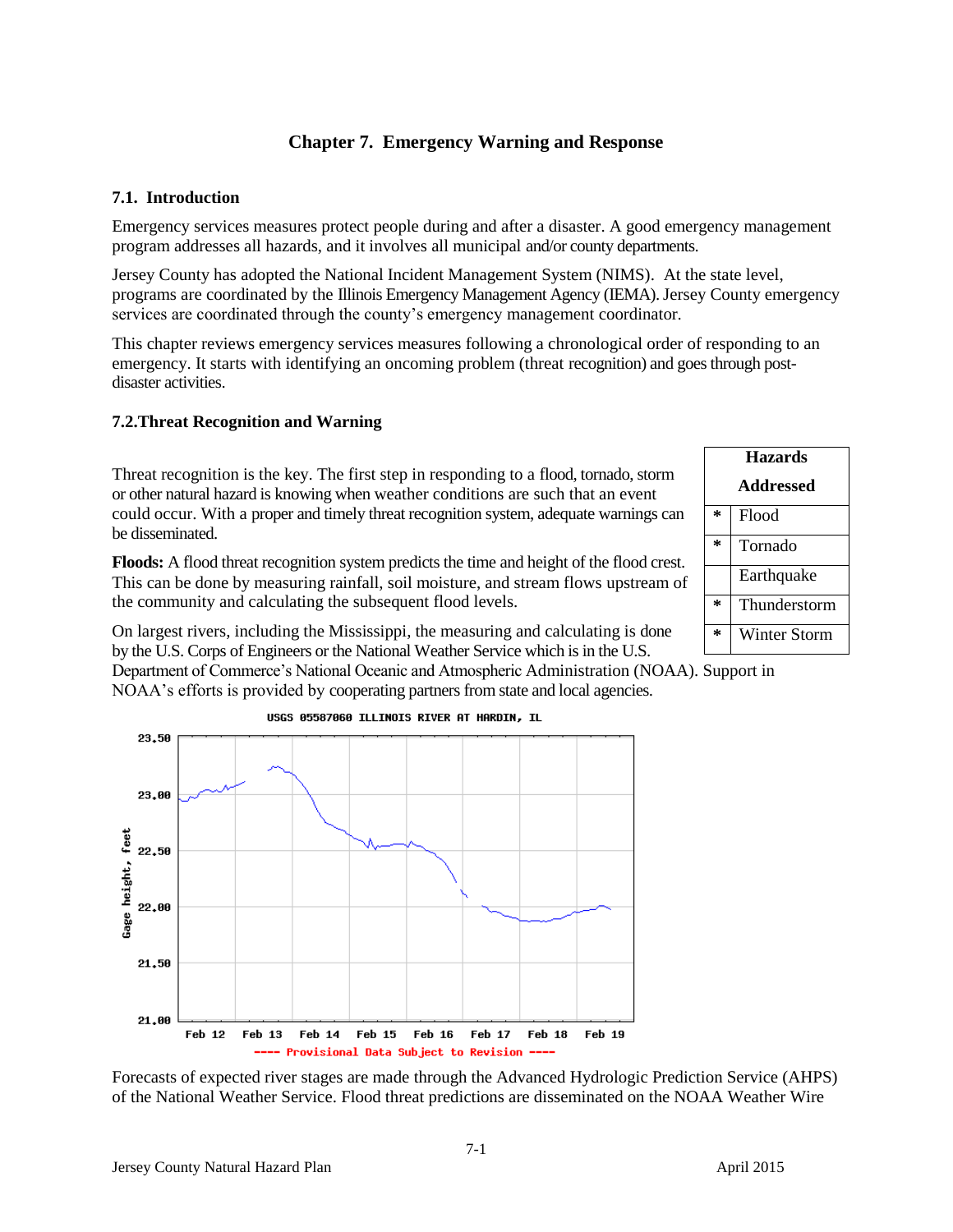or NOAA Weather Radio. NOAA Weather Radio is considered by the federal government as the official source for weather information.

On smaller rivers, locally established rainfall and river gages are needed to establish a flood threat recognition system. The National Weather Service may issue a "flash flood watch." This means the amount of rain expected will cause ponding and other flooding on small streams and depressions. These events are so localized and so rapid that a "flash flood warning" may not be issued, especially if no remote threat recognition equipment is available.

In the absence of a gauging system on small streams, the best threat recognition system is to have local personnel monitor rainfall and stream conditions. While specific flood crests and times will not be predicted, this approach will provide advance notice of potential local or flash flooding.

**Tornadoes and Thunderstorms:** The National Weather Service is the prime agency for detecting meteorological threats, such as tornadoes and thunderstorms. Severe weather warnings are transmitted through the Illinois State Police's Law Enforcement Agencies Data System (LEADS) and through the NOAA Weather Radio System. As with floods, the Federal agency can only look at the large scale, e.g., whether conditions are appropriate for formation of a tornado. For tornadoes and thunderstorms, local emergency managers can provide more site-specific and timely recognition by sending out National Weather Service trained spotters to watch the skies when the Weather Service issues a watch or warning.

**Winter Storms:** The National Weather Service is again the prime agency for predicting winter storms. Severe snow storms can often be forecasted days in advance of the expected event, which allows time for warning and preparation. Though more difficult, the National Weather Service can also forecast ice storms.

**Local implementation:** Jersey County uses GIS to over lay flood data as well as storm data.

The City of Grafton has the capability of monitoring the river stage on the "Grafton Gauge". It is located at mile 218. The US Army Corps of Engineers web site also provides up-to-the-minute river stage advisories. The City of Grafton has a river stage forecast schedule that defines at what river level the floodwaters will inundate a particular intersection.

**Floods:** Jersey County uses real time flood gauges at Hardin and Grafton IL to determine what properties are in a flood situation. We have all 1100+ structures lowest floor determinations so when the river gage mark is at the 433 elevation we will know every residence that is flooded.



**CRS credit:** Credit can be received for utilizing the gauges listed on the previous page. The actual points are based on how much of the community's floodplain is subject to flooding by the gauged stream.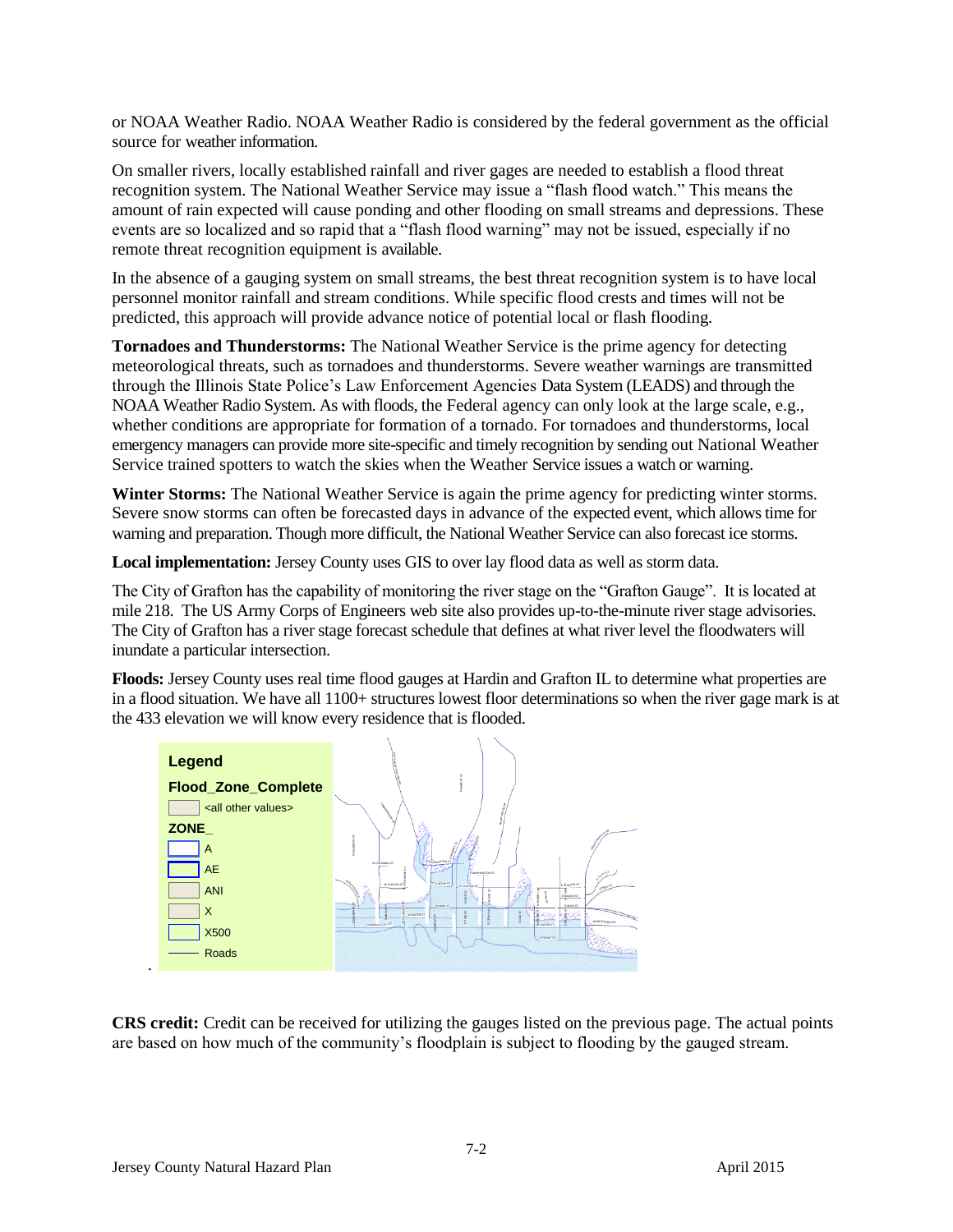# **7.2.1. General Information**

After the threat recognition system tells the Emergency Management Agency (EMA) and municipalities that a flood, tornado, thunderstorm, winter storm or other hazard is coming, the next step is to notify the public and staff of other agencies and critical facilities. The earlier and the more specific the warning, the greater the number of people who can implement protection measures.

The National Weather Service issues notices to the public using three levels of notification:

*Watch:* conditions are right for flooding, thunderstorms, tornadoes or winter storms.

*Warning:* a flood, tornado, etc. has started or has been observed.

*Advisory:* issues special weather statements

A more specific warning may be disseminated by the community in a variety of ways. The following are the more common methods:



- Outdoor warning sirens
- Sirens on public safety vehicles
- Commercial or public radio or TV stations
- The Weather Channel
- Cable TV emergency news inserts
- Telephone trees/mass telephone notification
- NOAA Weather Radio
- Tone activated receivers in key facilities
- Door-to-door contact
- Mobile public address systems
- E-mail notifications

Multiple or redundant systems are most effective - if people do not hear one warning, they may still get the message from another part of the system. Each has advantages and disadvantages:

- Radio and television provide a lot of information, but people have to know when to turn them on.
- NOAA Weather Radio can provide short messages of any impending weather hazard or emergency and advise people to turn on their radios or televisions, but not everyone has a Weather Radio.
- Outdoor warning sirens can reach many people quickly as long as they are

outdoors. They do not reach people in tightly-insulated buildings or those around loud noise, such as at a factory, during a thunderstorm, or in air conditioned homes. They do not explain what hazard is coming, but people should know to turn on a radio or television.

Automated telephone notification services are also fast, but can be expensive and do not work

| <b>Hazards</b>   |              |  |  |  |
|------------------|--------------|--|--|--|
| <b>Addressed</b> |              |  |  |  |
| *                | Flood        |  |  |  |
| ÷                | Tornado      |  |  |  |
|                  | Earthquake   |  |  |  |
| ÷                | Thunderstorm |  |  |  |
| ÷,               | Winter Storm |  |  |  |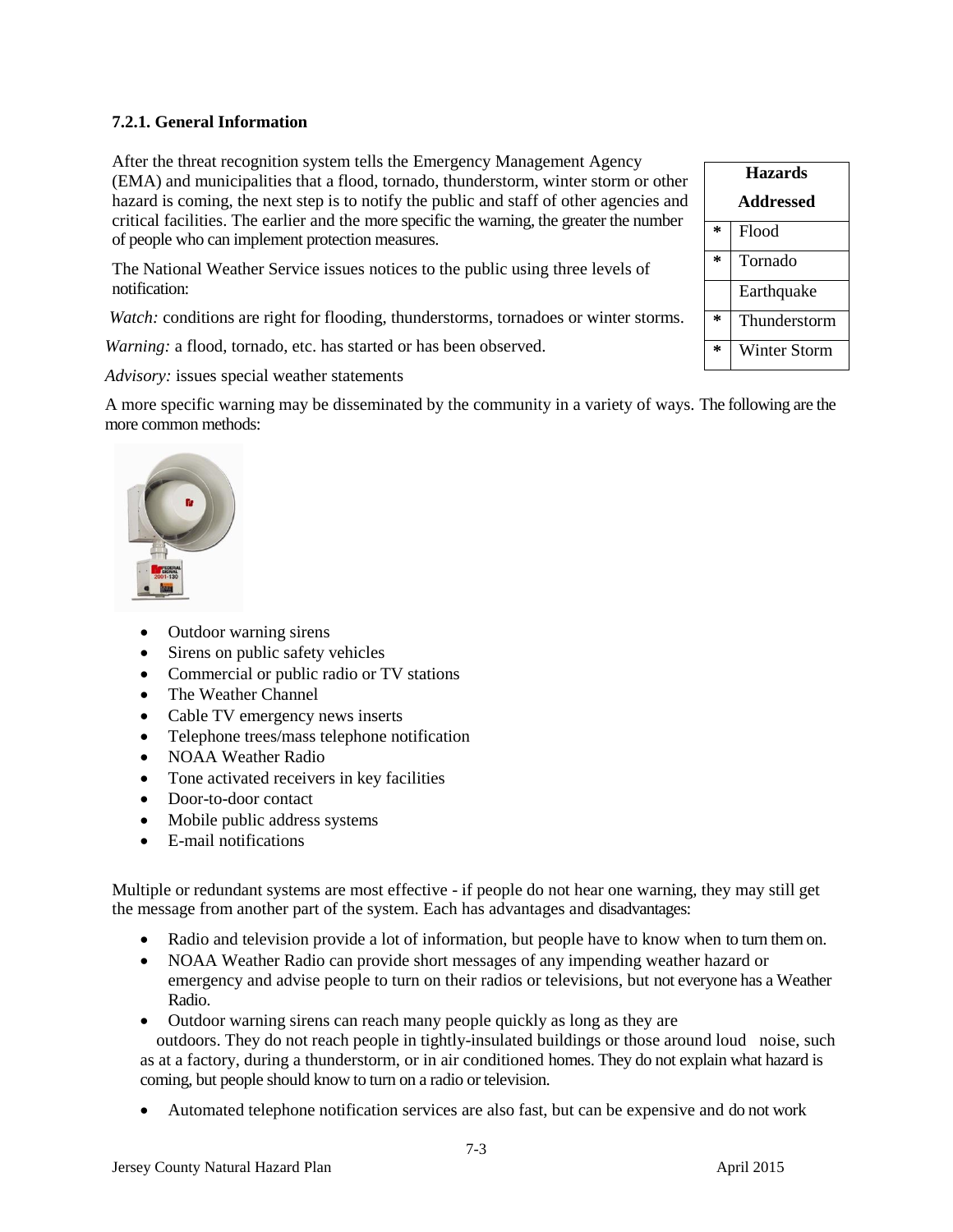when phones lines are down. Nor do they work for unlisted numbers and calling screener services, although individuals can sign up for notifications.

 Where a threat has a longer lead time (e.g., flooding along the Fox River), going door-to-door and manual telephone trees can be effective.

Just as important as issuing a warning is telling people what to do. A warning program should have a public information aspect. People need to know the difference between a tornado warning (when they should seek shelter in a basement) and a flood warning (when they should stay out of basements).

**Storm ready:** The National Weather Service established the Storm Ready program to help local governments improve the timeliness and effectiveness of hazardous weather related warnings for the public. To be officially Storm Ready, a community must:

- Establish a 24-hour warning point and emergency operations center
- Have more than one way to receive severe weather warnings and forecasts and to alert the public
- Create a system that monitors weather conditions locally
- Promote the importance of public readiness through community seminars
- Develop a formal hazardous weather plan, which includes training severe weather spotters and holding emergency exercises.

Being designated as a Storm Ready community by the Weather Service is a good measure of a community's emergency warning program for weather hazards. It is also credited by the Community Rating System.

### **NOAA Weather Radios**

NOAA Weather Radio is a nationwide network of radio stations that broadcasts warnings, watches, forecasts and other hazard information 24 hours a day. For Jersey County, information comes from the National Weather Service office in St. Louis, MO.

NOAA weather radios can be very effective for notifying people, businesses, schools, care facilities, etc., of weather threats. They have a monitoring feature that issues an alarm when activated by the Weather Service.

**CRS credit:** Community Rating System points are based on the number and types of warning media that can reach the community's flood prone population. Depending on the location, communities can receive up to 25 points for the sirens and the County's Emergency Alert Radio System and more points if there are additional measures, such as telephone trees. Being designated as a Storm Ready community can provide 25 more points.

### **7.2.2. Local Implementation: Warning and Emergency Information Plan for Jersey County**

The Jersey County Emergency Services and Disaster Agency is the lead agency in the county for organizing emergency warning and information. The basic structure of ESDA's activity is the "Warning/Emergency Information Annex" of Jersey County's Emergency Operations Plan, approved by the County Board July 2003. The annex describes the warning systems in place in the jurisdiction and the procedures of initiating their use. The most frequent use of a warning system is the activation of the warning siren for the City of Jerseyville during the tornado season.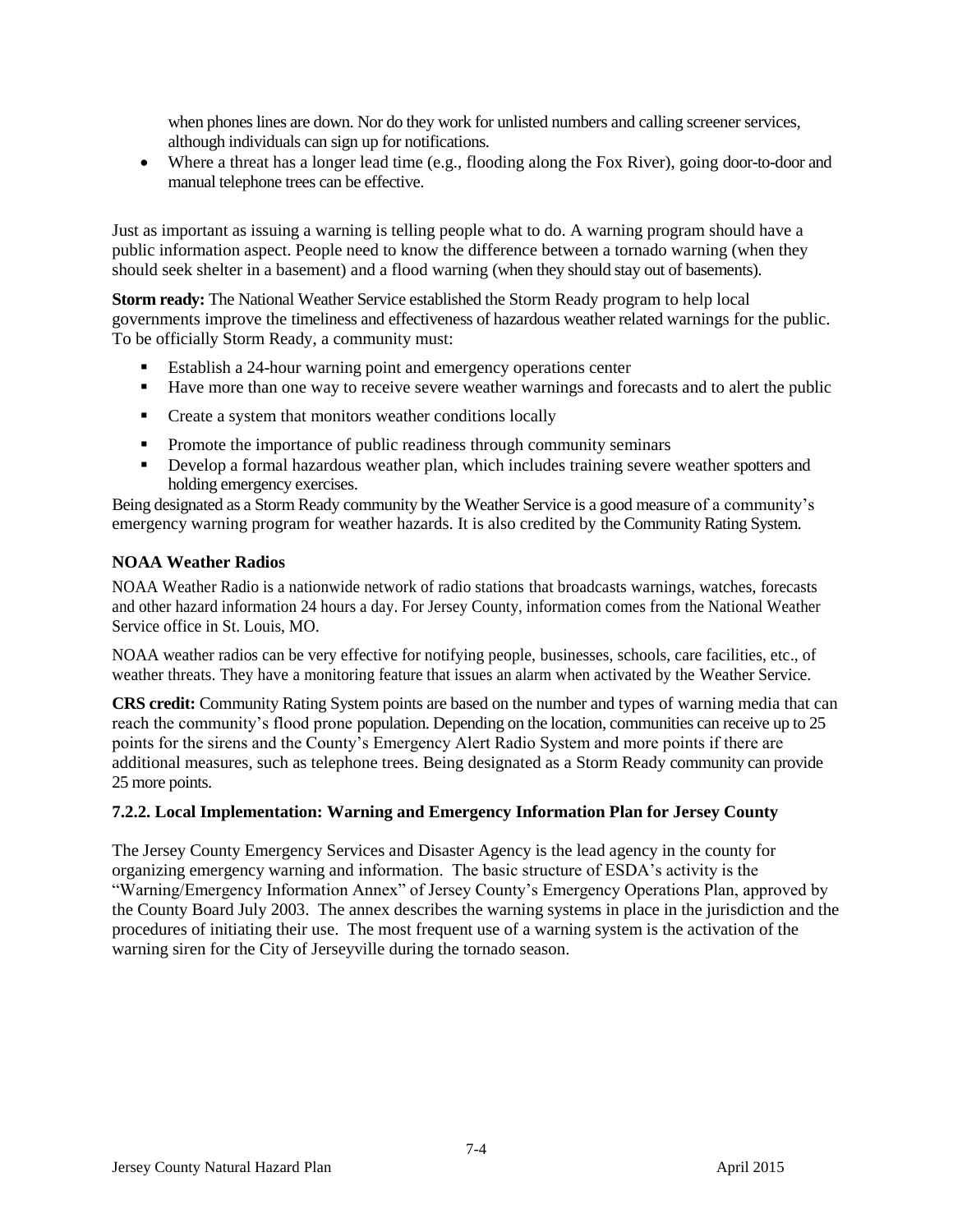#### **Jersey County Emergency Operations Plan**

#### **July 2003**

#### **Emergency Services & Disaster Agency**

#### **WARNING/EMERGENCY INFORMATION ANNEX**

#### **I. PURPOSE**

This annex describes the warning systems in place in the jurisdiction and the responsibilities and procedures for using them. All components of the system will be identified and the provisions that have been made to implement warning described.

#### **II. SITUATION AND ASSUMPTIONS**

#### *A. Situations*

1. Hazardous material spills, tornadoes, or other hazards will require warning the general public and emergency response groups in an expeditious manner. Warning sirens and commercial radio and television announcements are methods which will be used to alert the citizens of the county.

#### *B. Assumptions*

- 1. Some people who are directly threatened by a hazard may ignore, not hear, or not understand warnings issued by the government.
- 2. Special needs groups such as the hearing impaired, sight impaired, physically disabled, or institutionalized (e.g., in mental treatment facilities, jails/prisons/detention facilities, etc.) require special attention to ensure a workable warning system is established.
- 3. Emergency response organizations such as the fire and police may be called upon to help warn the public.
- 4. Radio/TV stations will be willing to issue warning announcements.
- 5. Where available, National Oceanic and Atmospheric Administration (NOAA) Weather Warning Radio stations will disseminate watches and warning issued by the National Weather Service (NWS); NOAA tone alert radios are automatically activated when such watches and warnings are issued.
- 6. The need to warn the public and alert government officials is common to all disaster situations.
- 7. The time available for warning may vary, from ample to none, depending on the speed of onset.
- 8. Some jurisdictions have fire department sirens that can be activated to warn the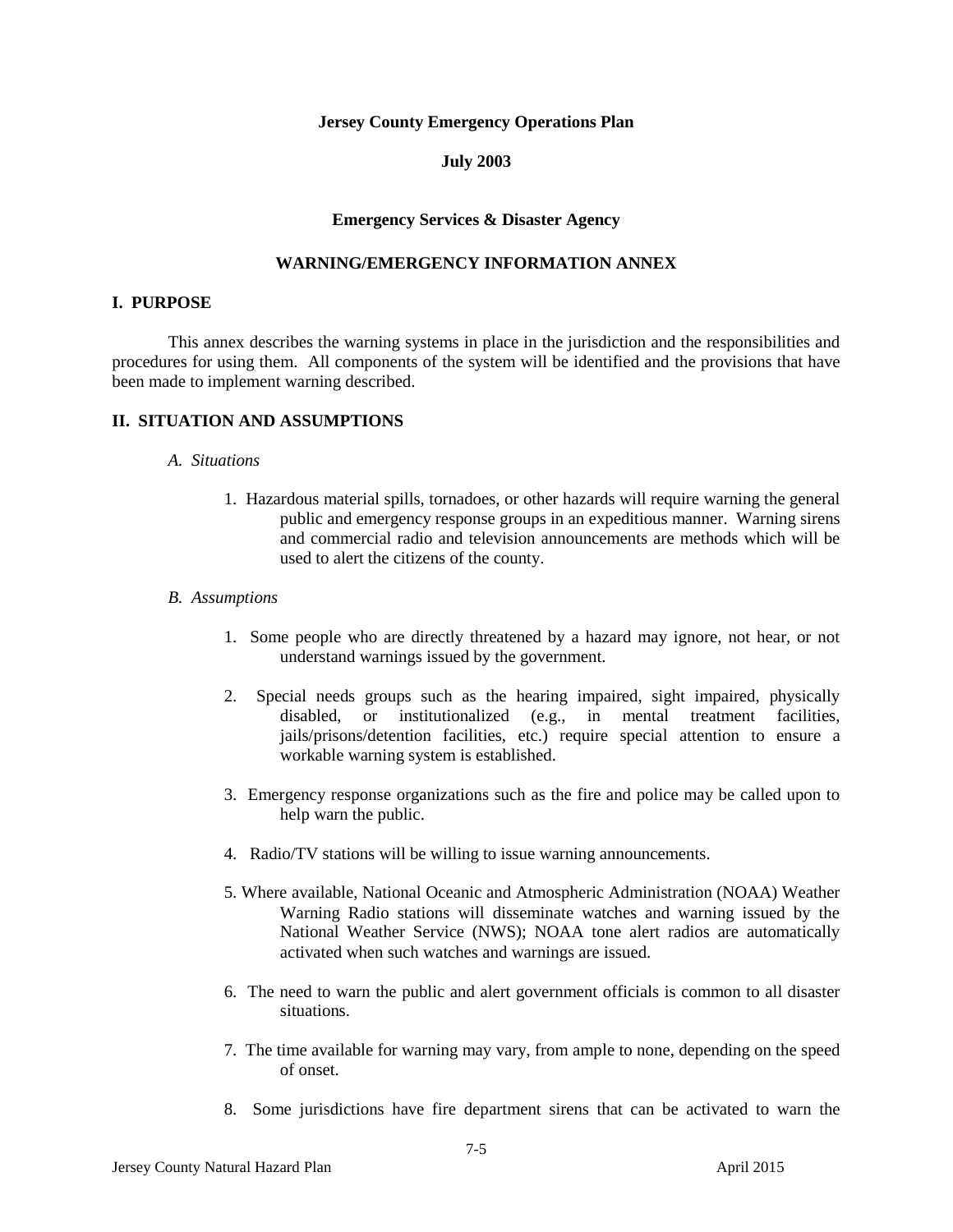public.

9. Provisions may be made to warn areas not covered by the above.

## **III. CONCEPT OF OPERATIONS**

- A. The County radio system will be the primary source to notify emergency response organizations concerning warnings to be issued.
- B. Appropriate government officials will be notified by telephone.
- C. The dissemination of alerts and warnings to the general public can be accomplished in the following ways:
	- 1. Activation of the Outdoor Warning Siren System: Communities with sirens can activate them to alert their residents to an actual or impending emergency. The Outdoor Warning Siren System should only be activated for extreme emergency situations.
	- 2. Commercial radio station and television broadcasts: Stations can be requested to make emergency announcements.
	- 3. Activation of cable over-ride systems: Communities with cable TV over-ride systems can activate them to alert their residents to an actual disaster or impending emergency.
	- 4. Emergency service vehicle PA systems: Most emergency service vehicles have sirens with a build-in PA system that can be used to broadcast emergency information.
	- 5. Telephone: This should only be used to notify a small number of people due to the time-consuming process.
	- 6. Door-to-door notification: This should only be used for an isolated area with few residents in a slowly developing situation.
- D. Warning for special locations such as schools, hospital, nursing homes, recreational facilities, child daycare and adult daycare, public assembly areas, and major industrial sites will be accomplished by phone and/or NOAA weather warning radios. Warnings will be augmented by commercial radio and TV broadcasts as well as warning sirens.
- E. There is not a significant population of the hearing impaired or non-English speaking groups in Jersey County requiring special warning provisions; however, the teletype broadcast system for the hearing impaired will be utilized when possible.
- F. A single tone warning siren signal will be sounded for all warnings. No "all clear" tone will be given.
- G. Inter-jurisdictional Relationships
	- 1. The Jerseyville City Police Dept. has the authority to activate the warning sirens, notify the National Weather Service to activate weather warning radios, and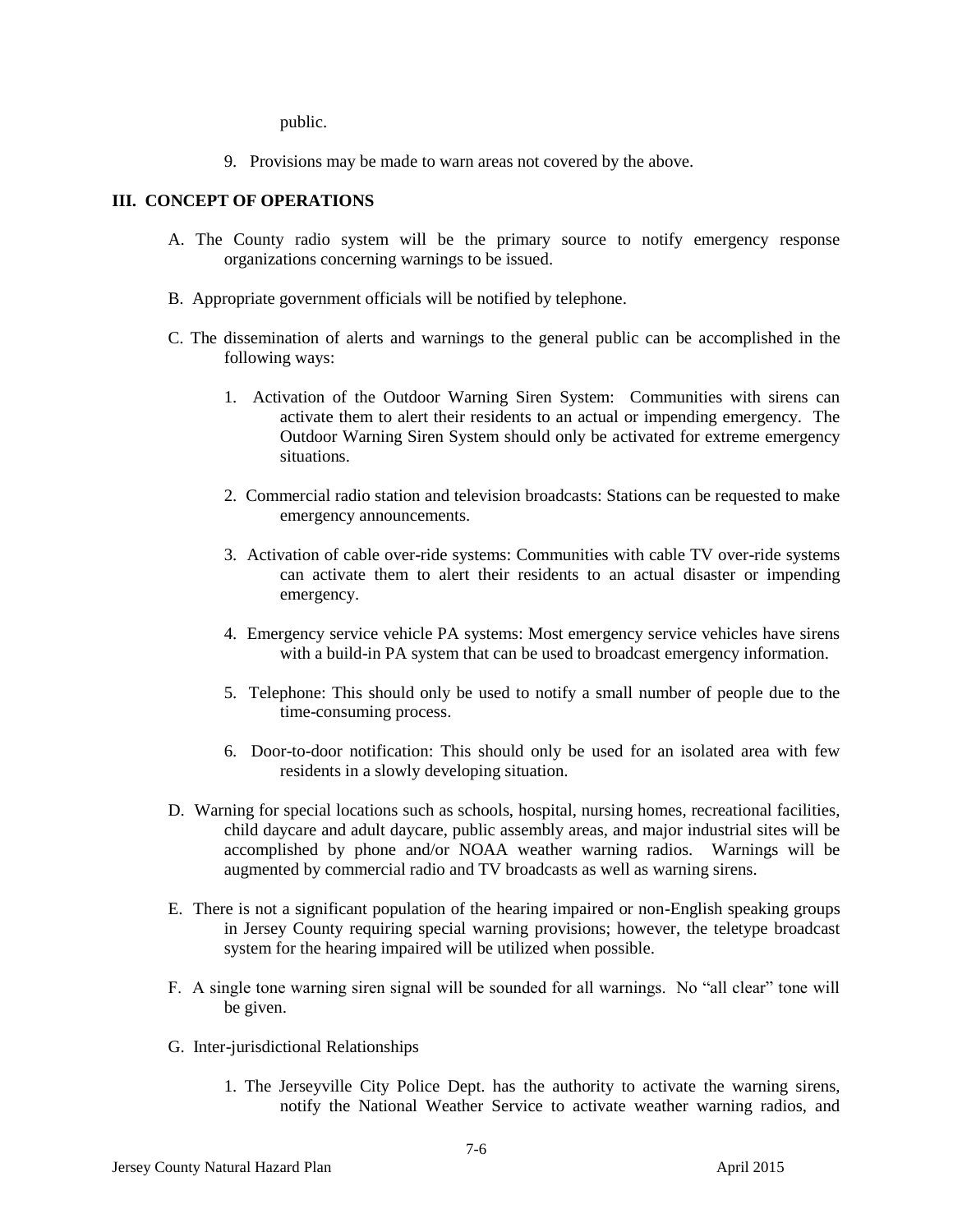notify commercial radio and TV stations to broadcast warnings.

- 2. Jersey County ESDA and/or the EOC have authorization to request activation of the City warning sirens, notify the National Weather Service to activate weather warning radios, and notify commercial radio and TV stations to broadcast warnings.
- 3. Industrial complexes and transportation services that use, produce, store or transport hazardous materials should immediately alert the 911 PSAP or EOC when an emergency situation involving hazardous material occurs. Any warning, if necessary, will be instituted by 911 PSAP or the EOC, or ESDA.
- 4. Any affected nearby jurisdiction shall be warned of the HazMat incident by any means possible to alert them of the potential threat of the situation.

#### **IV. ORGANIZATION AND ASSIGNMENT OF RESPONSIBILITIES**

- A. Chief Executive Official (CEO)
	- 1. Specifies who has authority to order activation of warning systems.
	- 2. Assigns a single organization the responsibility of activation of the various warning systems in the jurisdiction. The organization must be able to initiate the warning systems around-the-clock. In many jurisdictions the 911 system has this responsibility.
	- 3. Designates public service agencies, personnel, equipment, and facilities that can augment the jurisdiction's warning capabilities.
- B. Warning Coordinator (ESDA Coordinator)
	- 1. When notified of an emergency situation, reports to the EOC. (However, when practical, this individual should be permanently assigned to the EOC.)
	- 2. Implements call-down rosters to alert emergency responders or provide situation updates.
	- 3. Activates public warning systems.
	- 4. Implements contingency plans to provide warnings if established warning system fails to work.
	- 5. Coordinates warning frequencies and procedures with EOCs at higher levels of government and with adjacent communities.
	- 6. Works with the Public Information Officer (PIO) to ensure pertinent warning information is provided to the print media for distribution to the public.
- C. EOC Manager
	- 1. Activates warning section in the EOC.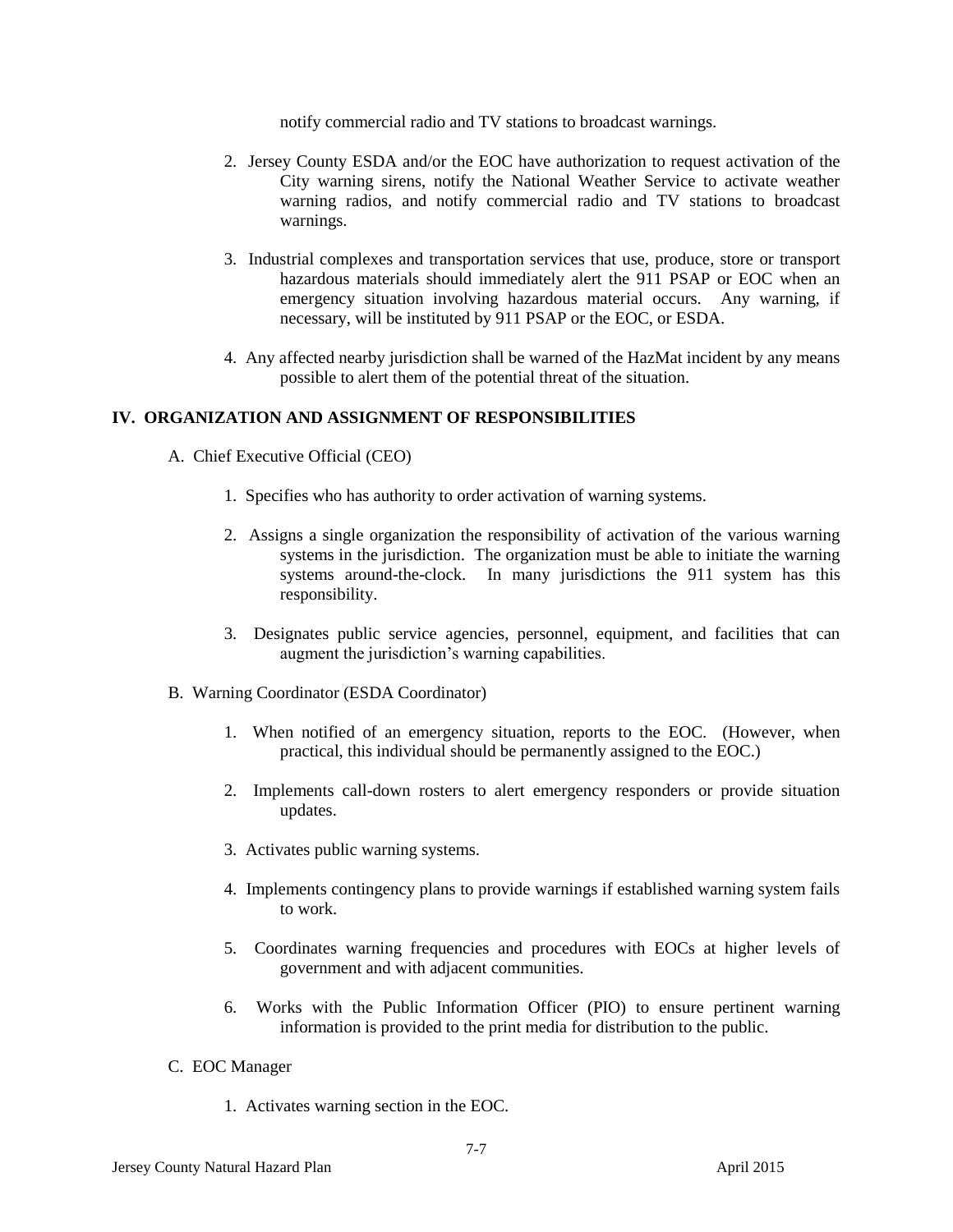- 2. Ensures emergency warning systems are activated when directed to do so.
- 3. Issues cancellation of warning notice or otherwise ensures emergency responders and the public are aware of the fact that the emergency situation is terminated.
- D. All Tasked Organizations
	- 1. Upon receipt of a warning message or signal, initiate internal organization notification actions to:
		- a. Alert employees and volunteer augmenters assigned emergency response duties to the emergency situation.
		- b. As appropriate to the situation:
			- 1) Suspend or curtail normal business activities.
			- 2) Recall essential off-duty employees.
			- 3) Send non-critical employees home.
			- 4) Evacuate the organization's facilities.
	- 2. If appropriate, augment the EOC's effort to warn the public through the use of vehicles equipped with public address systems, sirens, employees going door to door, etc.

### **V. ADMINISTRATION AND LOGISTICS**

- A. Administration
	- 1. Listing of all phone numbers and radio frequencies of emergency response groups can be found in the Resource Manual.
	- 2. Maps of the warning siren system and coverage area can be found in Appendix A and B of this section.
- B. Logistics
	- 1. Jerseyville City will alternate testing warning sirens the first Tuesday of every month at 10:00 A.M.
	- 2. Fire protection districts will be responsible for maintaining, repair, and/or replacement of damaged warning siren equipment.
	- 3. Agreements with the private sector such as commercial broadcast stations to augment warning capabilities are not needed.
	- 4. ICs shall maintain warning equipment at their immediate disposal such as PA systems and mobile sirens.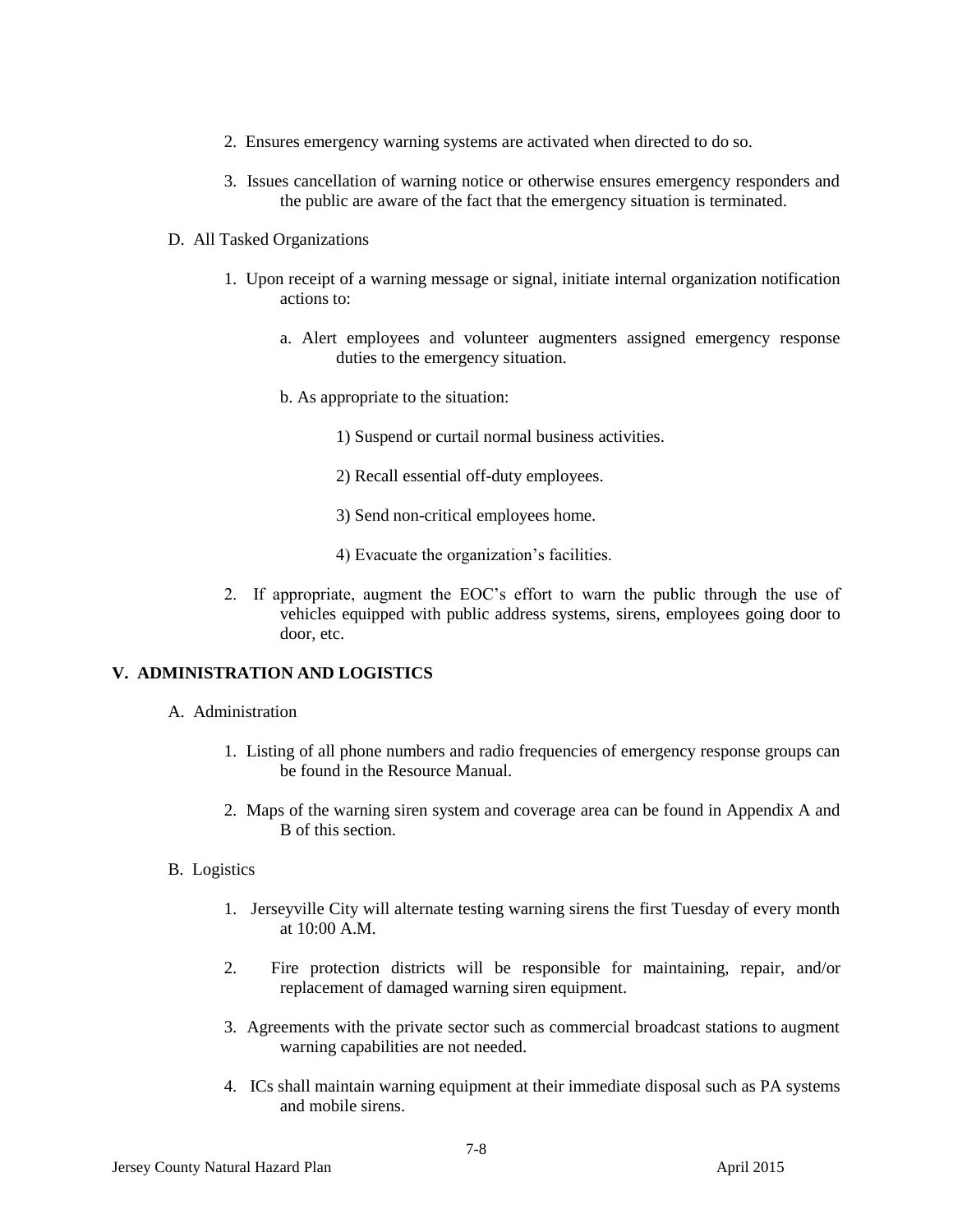# **VI. DEVELOPMENT AND MAINTENANCE OF WARNINGS ANNEX**

- 1. The responsibility for revisions, keeping attachments current, and developing necessary documents for the annex belongs to ESDA.
- 2. The responsibility for revisions and maintaining SOPs belongs to the emergency response groups and 911 PSAP.

# **VII. AUTHORITIES AND REFERENCES**

- 1. The Robert T. Stafford Disaster Relief and Emergency Assistance Act, as amended 42 U.S.C. 5121 *et seq.*
- 2. The Illinois Emergency Management Act (P.A. 87 168, January 1, 1992).
- 3. The Illinois Civil Defense Act.
- 4. The Jersey County Ordinance Relating to Emergency Services and Disaster Agencies (ESDA) adopted February  $2<sup>nd</sup>$ , 1976.

# **VII. APPENDICES**

- A. Siren Locations in the City of Jerseyville
	- 1. One siren located near the Jerseyville Police Department

### **7.3. Earthquake Response Plan**

Earthquakes can cause the most extensive damage without much warning, unlike riverine flood and tornadoes. Therefore, the Jersey County Emergency Services and Disaster Agency devoted a specific annex to the county's Emergency Operations Plan to earthquake preparedness and response. The only other "hazard specific" annex pertains to responses to terrorism. The EOP was approved by the County Board in July 2003. The Earthquake Annex discusses the nature of the earthquake hazard and provides pre- and post-earthquake checklists for each segment of the emergency response community, including law enforcement, communications, medical and mortuary services, damage assessment, public health, public information, fire services, search and rescue, and emergency operations.

7-9

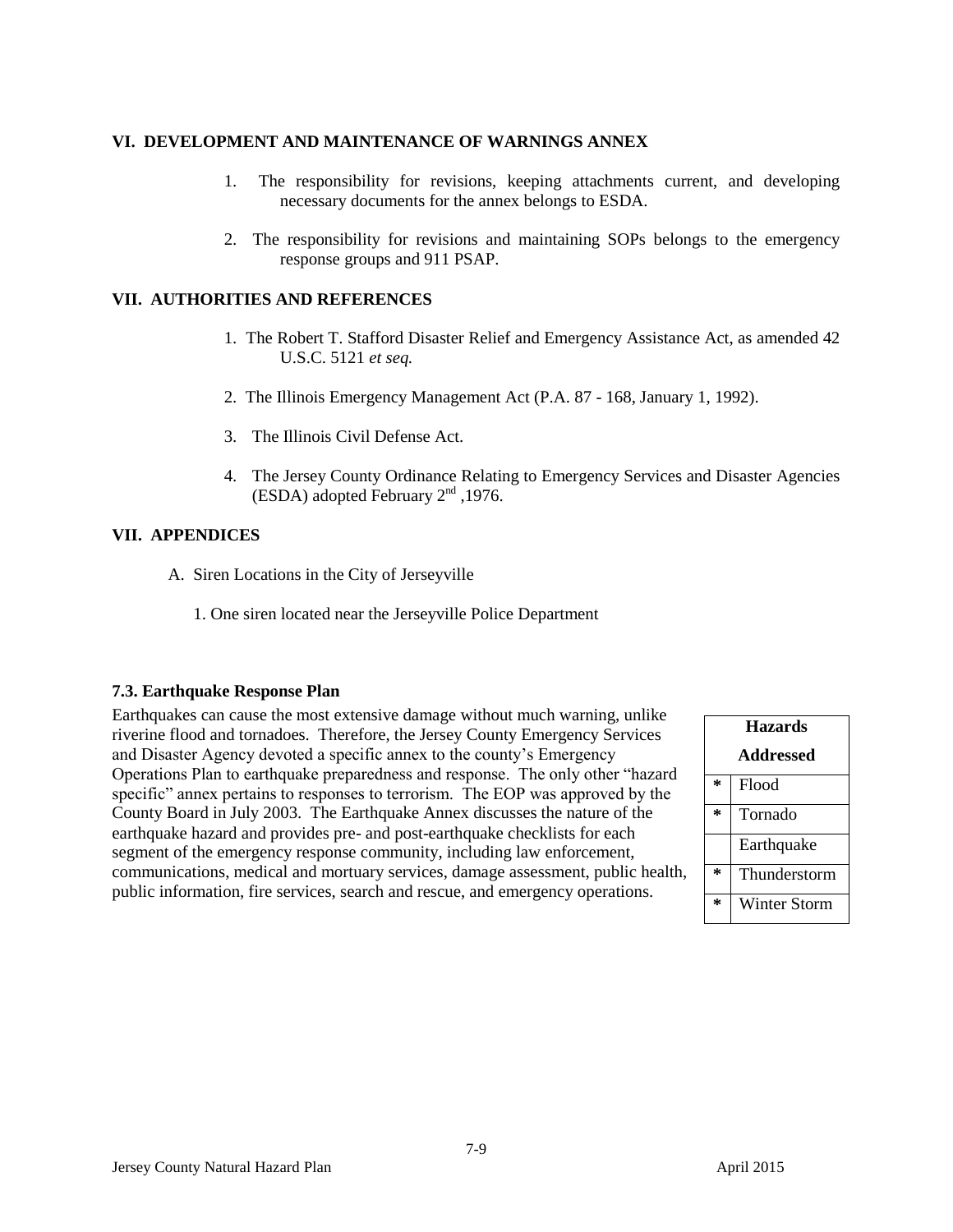#### **Jersey County Emergency Operations Plan**

#### **July 2003**

#### **Emergency Services & Disaster Agency**

# **EARTHQUAKE ANNEX**

### **I. PURPOSE**

This hazard specific annex describes the actions to be taken by Jersey County to prepare for and respond to an earthquake. Earthquakes can cause extensive damage to public and private property, and can cause numerous injuries and deaths within the region. A major or damaging earthquake may require the activation of all functional annexes of the emergency response operations of the Jersey County Emergency Operations Plan (EOP). This and other annexes to the EOP support and expand the general concept of operations, organizations, and responsibilities of Jersey County.

This earthquake annex provides general and specific functional procedures for first responders. Major earthquakes may overburden all local capabilities and resources such as personnel, equipment, vital facilities, and supplies. These resources may also be damaged, destroyed or be insufficient to meet the catastrophe. The government of Jersey County bears the responsibility for earthquake planning, preparedness, response, and recovery.

#### **II. SITUATION AND ASSUMPTIONS**

#### *A. Situations*

1. The New Madrid Seismic Zone generated earthquakes, which may impact at least a 29 county area in Southern Illinois, is the most active fault zone east of the Rocky Mountains and has an extensive history of earthquakes, including some of the largest ever recorded. In addition, numerous counties in six surrounding states are also within this earthquake zone and are also susceptible to major damage from earthquakes. Jersey County is within this zone that is highly susceptible to damaging earthquakes. This annex is an attempt to plan and prepare for and hopefully minimize the effects of possible damaging earthquakes.

- The actual movement of the ground in an earthquake is seldom the direct cause of injuries and fatalities. Many injuries and casualties result from falling objects and debris as a result of shock waves that shake, damage, or demolish buildings and/or other structures. The disruption of communications, power, gas, sewer, and water systems can be expected. Earthquakes may also trigger landslides that can cause extensive damage. Hazardous materials incidents also have a high probability of occurrence as a result of ground shaking from an earthquake.
- Experts have estimated that enough energy has been stored to produce another earthquake of at least 6.0 to 7.0 magnitude along the New Madrid Fault (1895 in Charleston, Missouri was the last occurrence of a 6.8 magnitude earthquake). There is also a probability of a larger than 7.0 magnitude earthquake occurring. Earthquakes of this magnitude could be felt across the United States with major direct damage in at least seven states surrounding the New Madrid Seismic Zone. There is thus a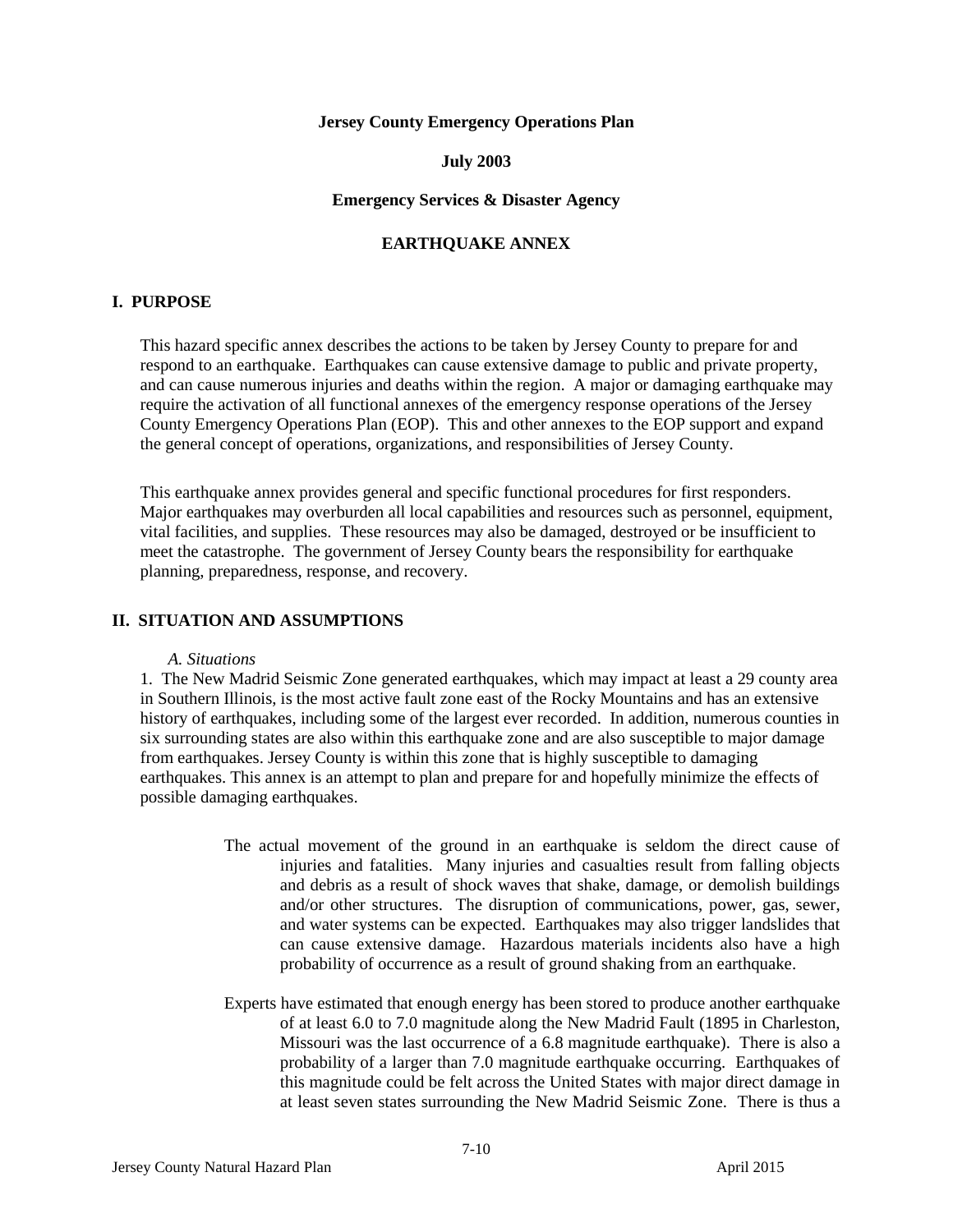crucial need to increase the public's awareness and preparedness for the possibility of such an event in order to reduce the casualties, injuries, and damages which would result.

In the event of a major, damaging earthquake, there could be numerous bridge failures. Fire and explosions from natural gas and petroleum pipeline ruptures would increase damage, in addition to disrupting utility services. Railroads, highways, telecommunications, and electric power networks can be expected to receive damage and disruption.

#### *B. Assumptions*

A major earthquake or a series of quakes effecting Illinois could result in:

-Substantial numbers of deaths and injuries.

-Destruction of a large percentage of facilities that provide and sustain human needs.

-An overwhelming demand on local and state resources.

-Severe long-term affects to the general economic well-being of the region.

-Major effects on local, private sector, and state initiatives to begin and sustain initial recovery efforts.

- 1. Due to the estimates mentioned in the Situation section, the planning in this document is accomplished assuming the occurrence of an earthquake of 6.0 to 7.0 magnitude quake which both earthquake experts and seismologists believe is highly probable in the Midwest.
- 2. An earthquake can occur without warning and at a time of day that could produce a maximum number of casualties. Access to and from the damaged areas may be severely restricted for hours and perhaps days. Thus, Jersey County should prepare to be selfsustaining for at least 72 hours (and possibly longer). Communications and support systems could be severely disrupted or destroyed. Also, earthquakes and the aftershocks may trigger fires, landslides, liquefaction, flooding, and releases of hazardous materials.
- 3. The damage resulting from a major or catastrophic earthquake could most likely be widespread. Seismic caused ground motions will vary within a geographical region, and so will resulting damages. There may be high concentrations of damage in some areas with only slight damages in others. A quick evaluation of areas damaged will facilitate effective responses.
- 4. Initial reports of the earthquake may not reflect the true nature of the problem. An objective on-the-scene evaluation and assessment must be made as soon as possible and as damage assessment teams can be dispatched.
- 5. Jersey County must give special consideration to urban search and rescue, debris removal, mass medical care, and public health problems. Earthquakes are different from other disasters, such as flooding or hazardous materials spills/accidents, where evacuation and shelter are primary needs. Earthquakes have a greater potential for disrupting communications than do other disasters. Earthquakes will also make the coordination of services more difficult and the acquisition of resources much more critical.
- 6. Resources will probably be inadequate to respond to the needs of residents after a major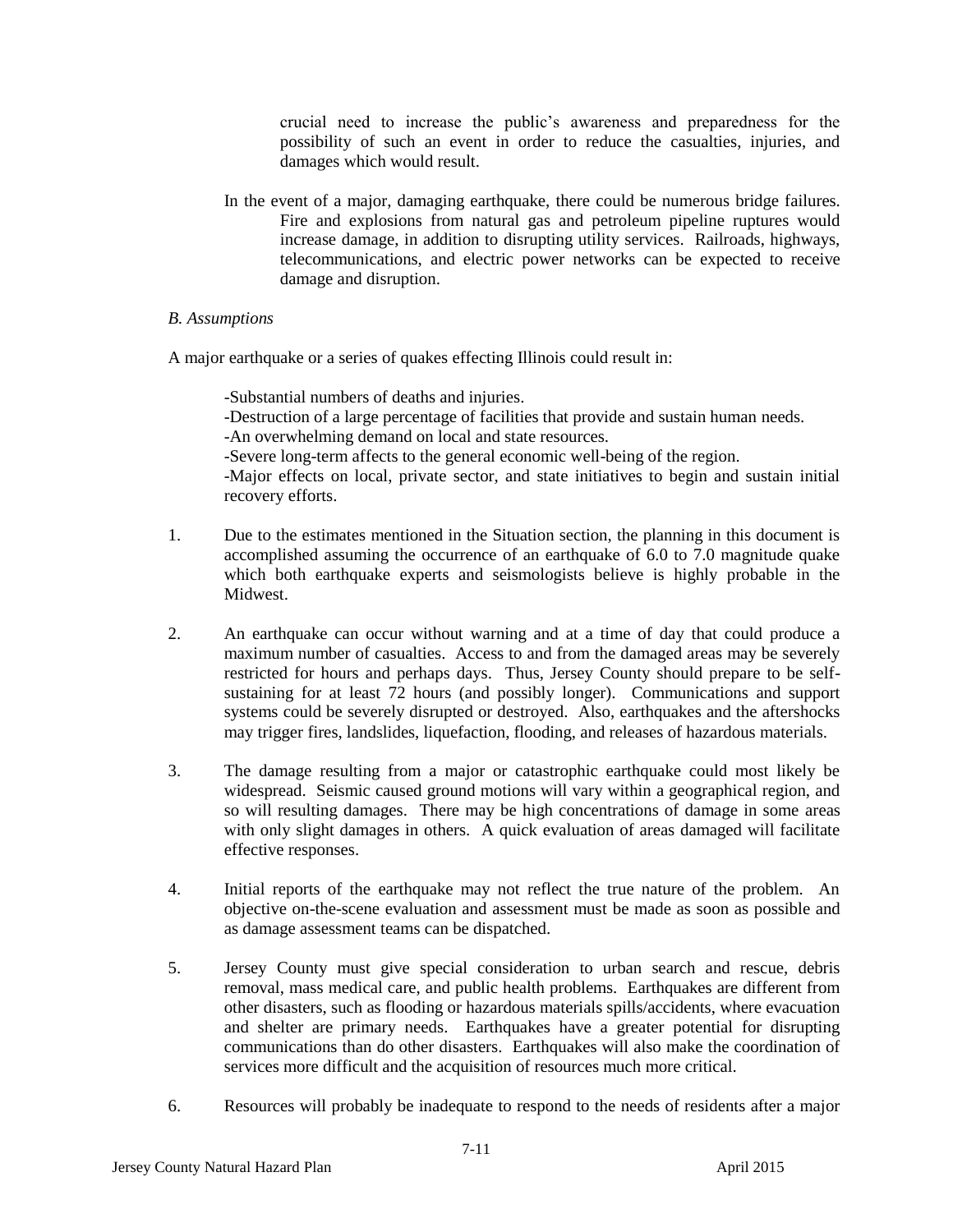earthquake. Again, officials and residents should plan to be self-sufficient for at least 72 hours after a quake. The County must establish priorities and procedures for the use of available resources, and the priorities for the restoration of utilities, communications, and transportation networks.

7. A major or catastrophic earthquake will most likely result in a quick Proclamation of State of Emergency first by the Jersey County Board Chair, then by the Governor, and followed later by a Presidential Disaster Declaration. This will consequently allow State and Federal support and emergency response operations to begin. Resources may not be available in any large quantities for the first 72 hours, and even then may be insufficient to meet the County's needs.

# **III. CONCEPT OF OPERATIONS**

- 1. This hazard specific annex anticipates that if an earthquake is strong enough to cause extensive damage, affected residents and emergency personnel will experience it first hand. As soon as the initial shaking stops, and it is safe to do so, damage assessment personnel will make an initial survey of the damage and report to the appropriate officials.
	- As reports of damages are received, officials will follow established procedures. If serious damage occurs in an area between jurisdictions, the first emergency response team to arrive is responsible for initial emergency actions.
	- Due to the nature of damages from an earthquake, local planning priorities might change. Overall, the need to re-establish reliable communications will determine if the remaining response and recovery functions can be directed and controlled adequately and appropriately. Other functions that should be given the highest priority include:

-Emergency medical services

-Search and rescue operations

-Essential debris removal (i.e. major routes or critical facilities)

-Evacuation of structures

-Public health

-Public works/highways

-Resource management

- B. If it is determined that residents may not return to their homes, ESDA should be consulted so that the appropriate emergency shelter and support services can be arranged.
- C.Jersey County officials should immediately notify the Illinois Emergency Management Agency (IEMA) through any means available, and provide all known information about the earthquake and periodic follow-up reports should occur. The State Emergency Operating Center (SEOC) should be kept informed of situations on site to the maximum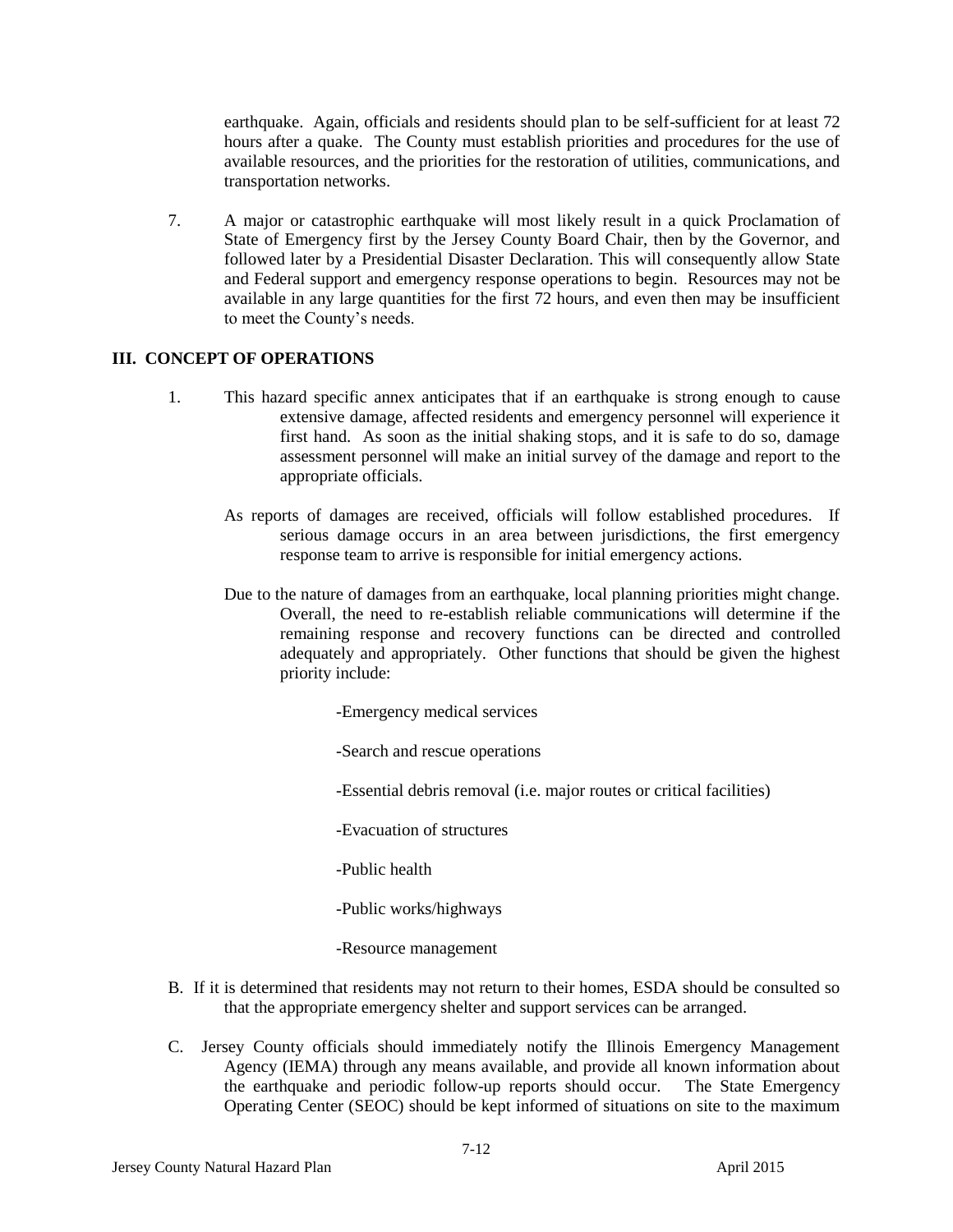extent possible by appropriate officials, even if local officials can handle the situation effectively. Damage assessment forms should be used for status updates and to track activities. Adequate overall record keeping of all activities should be given a high priority.

- D. If the IEMA Regional Coordinator, Chief of Operations, and/or Director determines additional communications are required, a request for mobile equipment and operations will be considered and priorities assigned at the State Emergency Operations Center. If the area impacted is wide spread, a Mobile Command Post may be moved to a centralized location that may or may not be in the affected area depending on the circumstances.
- E. When State response is solicited under this annex, all primary operational decisions, to include evacuation, relocation and sheltering, debris removal and sanitation, media control or other related matters shall be a result of joint consultations and consensus decisions involving all appropriate Jersey County, State, and Federal agencies on the scene.
- F. A Joint Public Information Center should be established to coordinate the flow of information to the media and public. All public information activities should be coordinated with the IEMA Public Information Officer or appropriate official either on the scene and/or with the State Emergency Operations Center.

# **IV. ORGANIZATIONS AND ASSIGNMENT OF RESPONSIBILITIES**

A. Jersey County government has three basic groups–policy, coordination, and operations. The ultimate authority for emergency management in Jersey County is the County Board Chair who directs emergency operations and provides official information and instructions to the public.

- B. The coordination group analyzes all available information on the situation, develops and refines a joint response and recovery strategy, plans the deployment of field units to ensure the availability of appropriate agency, department or organization to deal with the situation at particular locations, and makes certain that all responders work together in a mutually supportive manner.
- C. The operations group implements the strategy and plan of the coordination group. They communicate with the County Emergency Operations Center and other responding emergency organizations concerning the status of current operations.
- D. The individual and/or group assigned responsibility for maintenance, review and updating of the jurisdictions' Emergency Operations Plan (EOP) and its annexes shall also be responsible for this hazard specific annex.
- E. If conditions exceed the local authorities ability to respond, requests for assistance will be forwarded to the Illinois Emergency Management Agency (IEMA).

### **V. SUCCESSION OF COMMAND**

Lines of succession will remain the same as in the Basic Section and each functional annex.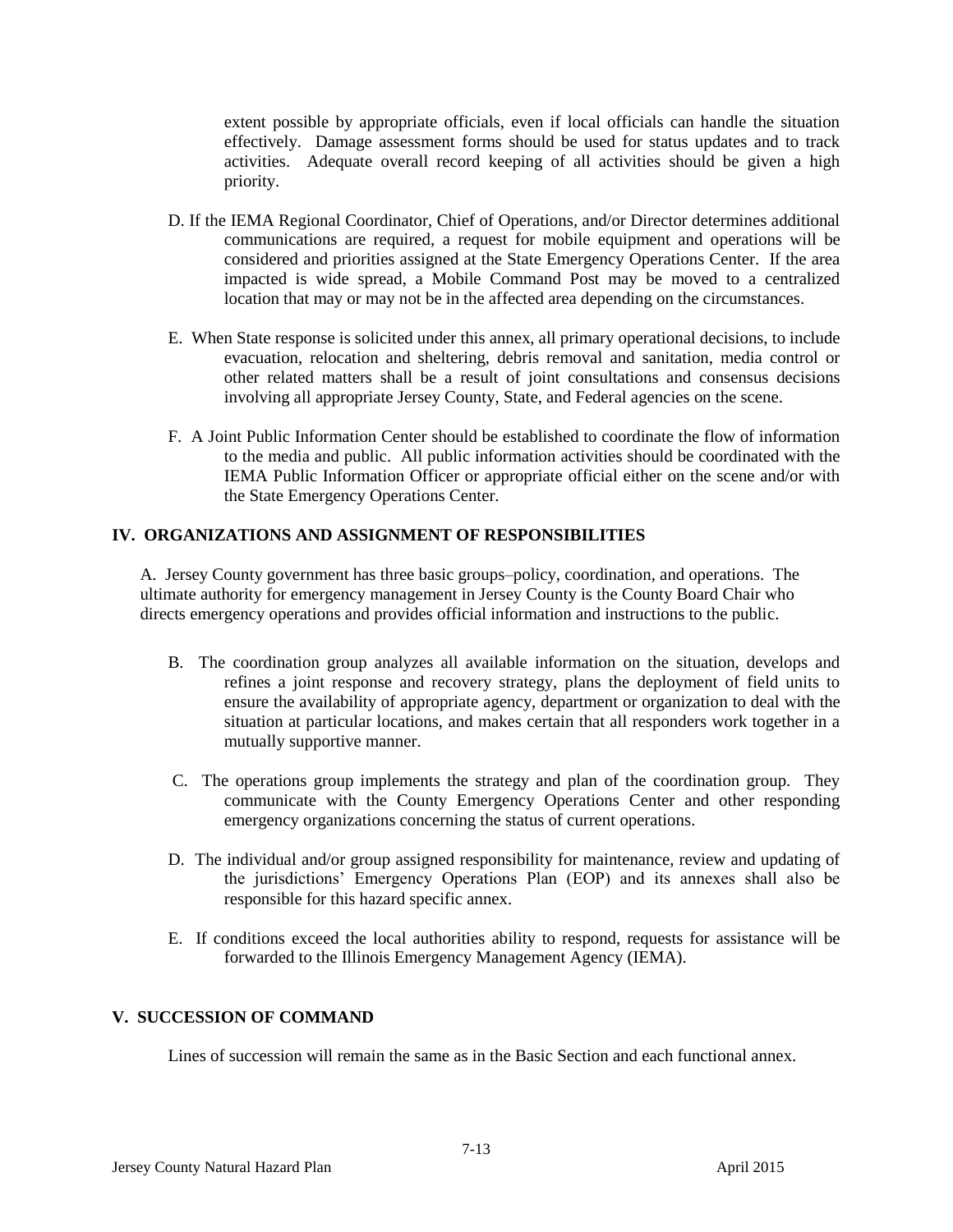# **7.3.1. COMMUNICATIONS AND WARNING**

#### **Pre-Emergency Operations Checklist**

- 1. Check Communications and Warning Annex's Pre-Emergency Operations Check List in Basic Section of Emergency Operations Plan (EOP).
- 2. Identify vulnerability of communications towers used for day-to-day operations.
- 3. Identify HAM radio operators with auxiliary power.
- 4. Identify county citizens with mobile radios and their frequencies.
	- Contractors
	- Farmers
	- Citizen band radios
- 5. Identify auxiliary radio towers that may supplement Jersey County communications towers.
- 6. Inventory portable and mobile radios that will be available for use after an earthquake.
	- Inventory frequencies in such radios
	- Check batteries to be sure they will maintain a charge
- 7. Inventory specialized vehicles that may be needed for messenger service after an earthquake.
	- Four wheel drive vehicles
	- Snowmobiles for winter use
	- Clubs and/or individuals with horses

- 1. Check Communications and Warning Annex's Response Operations Checklist in Basic Section of Emergency Operations Plan (EOP).
- 2. Determine communications capability of normal communications systems.
	- Tower conditions
	- Availability of electrical power or generator supplement
- 3. Determine availability of phone lines.
	- Intact
	- Overtaxed
- 4. Notify amateur radio operators with accessory power.
- 5. Appoint volunteers for messenger service, if needed.
	- Four wheel drive vehicles
	- Horses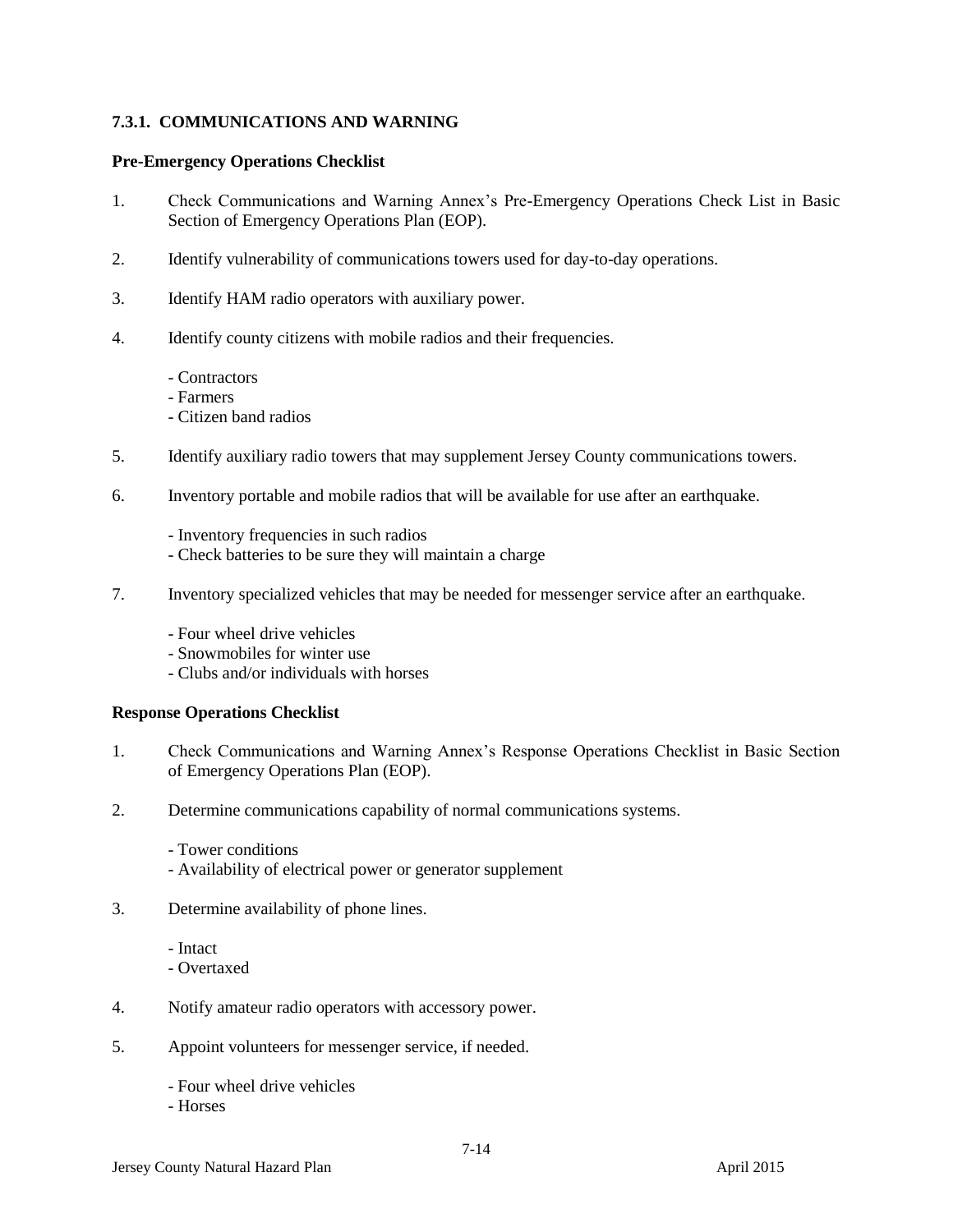- Snowmobiles

- 6. Contact IEMA through the Jersey County EOC to request establishment of communications in the affected area.
	- Communications van
	- Dedicated phone lines
	- Facsimile machines for damage reports
	- Military may establish communications lines to IEMA
- 7. Provide for information and warning to responders of secondary effects.
	- Aftershocks
	- Hazardous material emergencies (spills, leaks, etc.)
	- Weakened dams and levees
	- Loss or public water supplies or pollution of these supplies

# **7.3.2 DAMAGE ASSESSMENT**

### **Pre-Emergency Operations Checklist**

- 1. Check Damage Assessment Annex's Pre-Emergency Operations Checklist in Basic Section of Emergency Operations Plan (EOP).
- 2. Assist ESDA Coordinator in identification of major facilities, buildings, and structures that will require damage assessment after an earthquake has occurred. Plot these facilities, buildings, and structures on a map, if possible.
	- Critical facilities
		- Hospitals and other medical facilities
		- Emergency Operations Centers
		- Critical government facilities
		- Police and fire stations
		- Shelter locations
		- Storage facilities
		- Nursing homes
		- Apartment buildings
	- Dams and levees
	- Bridges
	- Major waterways
	- Hazardous material storage facilities
	- Proposed staging area locations and facilities
	- Communications towers
	- Conduits for energy and/or public service
		- Electrical transmission lines
		- Pipelines
		- Water and sewer lines
		- Any other utility lines (buried also)
- 3. Identify private sector personnel who may be able to perform damage assessment functions.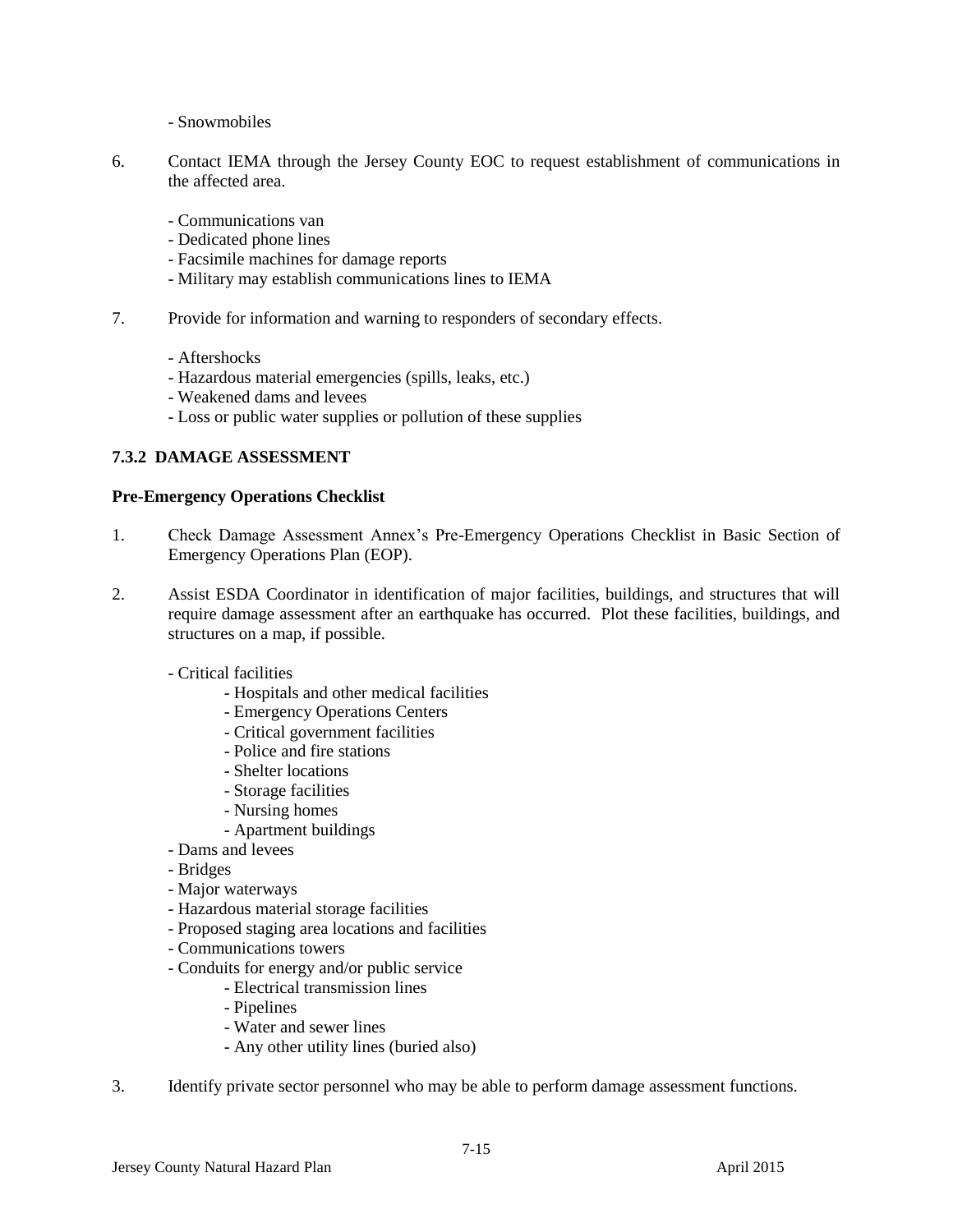- Engineers
- Contractors
- Architects
- 4. Conduct training for damage assessment teams or individuals with specialized equipment

## **Response Operations Checklist**

- 1. Check Damage Assessment Annex's Response Operations Checklist in Basic Section of Emergency Operations Plan (EOP).
- 2. Check pre-identified critical facilities for major damage.
- 3. Check utility systems to determine availability of service.
- 4. Coordinate with the EOC to deliver damage assessment information to IEMA.
- 5. Activate damage assessment teams to begin survey of facilities, buildings, and structures.
- 6. Tag facilities appropriately to indicate their status–usable, non-usable, etc.
- 7. Develop centralized damage assessment coordination system.
	- Computer
	- Standardized forms
	- Wall charting

# **7.3.3 EMERGENCY MEDICAL SERVICES**

### **Pre-Emergency Operations Checklist**

- 1. Check Emergency Medical Services Annex's Pre-Emergency Operations Checklist in Basic Section of Emergency Operations Plan (EOP).
- 2. Estimate survivability of critical facilities.
	- Hospitals
	- Ambulance storage facilities
	- Rescue equipment storage facilities
	- Other critical facilities
- 3. Identify location of necessary supplies.
	- Supply houses
	- Military first aid supplies
	- Red Cross or other volunteer agencies
- 4. Identify areas to be used for triage/treatment.
	- Casualty collection points
	- Staging areas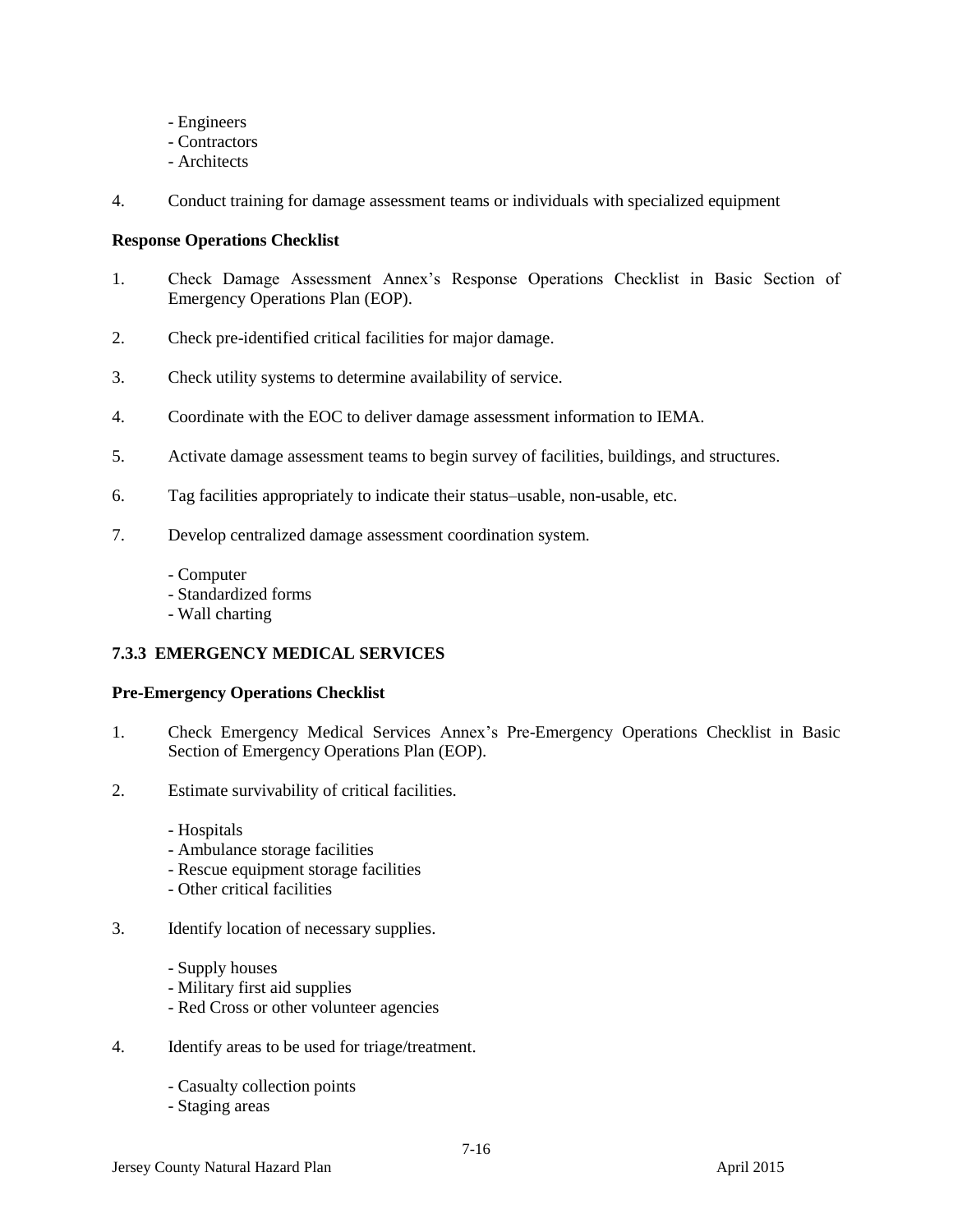- Location where a field hospital might be set up, if it becomes necessary

- 5. Establish/update mutual aid or Memorandums of Understanding with other medical service providers.
- 6. Request ESDA Coordinator to locate/identify specialized vehicles that may be useful in transport of patients.
- 7. Inventory lists of medical providers.
	- Physicians
	- Nurses
	- Paramedics or EMTs
	- Certified Nurses Aids
	- Dentists
	- Veterinarians
- 8. Coordinate with EOC to provide for back-up communications.

- 1. Check Emergency Medical Services Annex's Response Operations Checklist in Basic Section of Emergency Operations Plan (EOP).
- 2. Establish communications with available response units.
- 3. Establish command system for dispatch of available resources.
- 4. Determine availability of existing medical facilities–hospitals, etc.
- 5. Determine availability of alternate facilities for patient.
	- Nursing homes
	- Churches
	- Warehouses or gymnasiums
- 6. Implement triage operations which may include:
	- Casualty collection points
	- Staging areas for triage
	- Airlift of critical injuries out of affected areas
- 7. Activate Mutual Aid Agreements or Memorandums of Understanding.
- 8. Inventory numbers of injured and deceased and transmit to IEMA.
- 9. Work with the Jersey County EOC to collect needed supplies and relocate these supplies, if necessary.
- 10. Provide for division of labor and work shifts for responders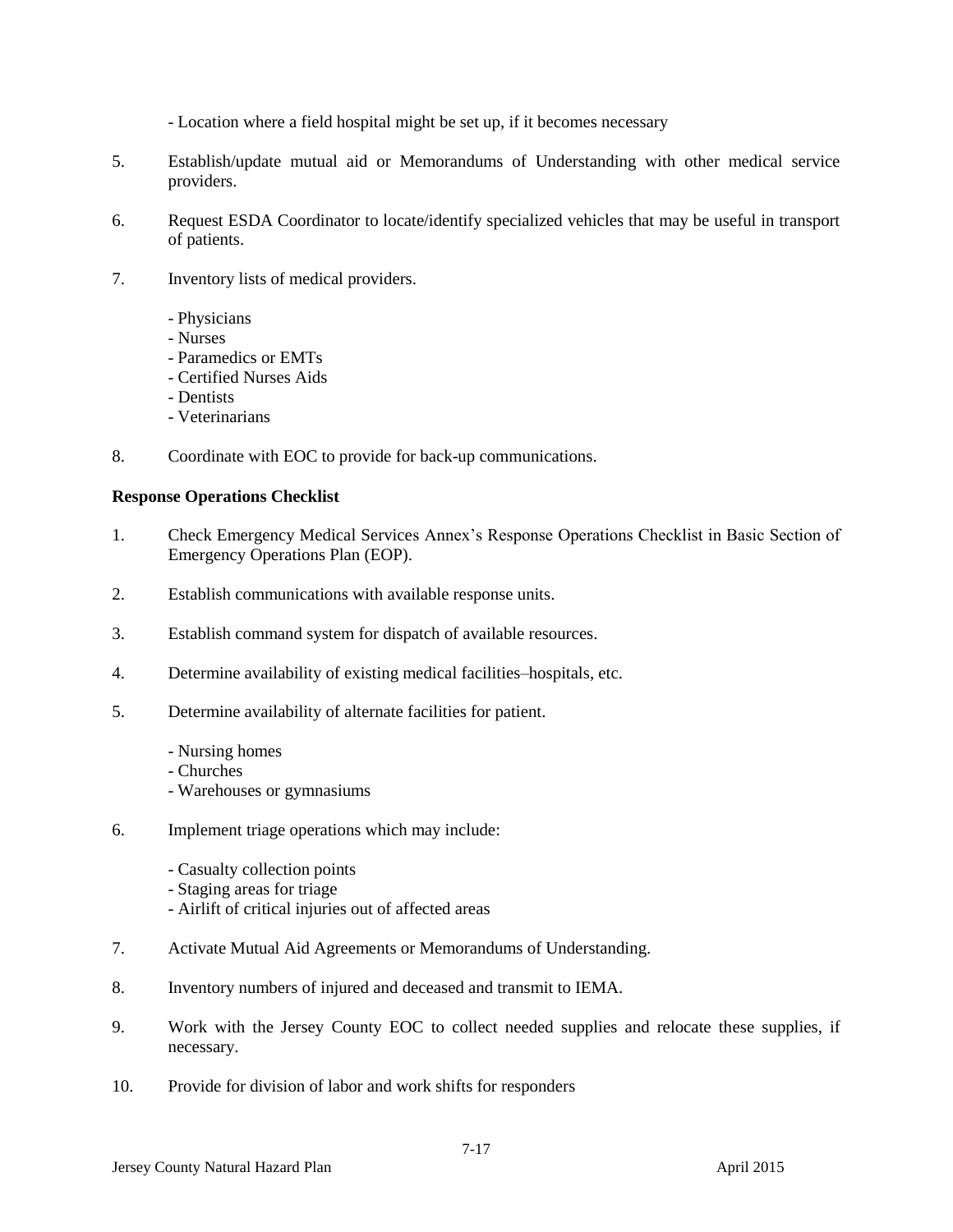11. Provide for debriefing and counseling of responders.

### **7.3.4 EMERGENCY MORTUARY SERVICES**

### **Pre-Emergency Operations Checklist**

- 1. Check Emergency Mortuary Services Annex's Pre-Emergency Operations Checklist in Basic Section of Emergency Operations Plan (EOP).
- 2. Inventory necessary personnel.
	- Jersey County Coroner and Deputy Coroner(s)
	- Morticians and funeral directors
	- EMS personnel who may assist
- 3. Inventory necessary facilities that may serve as temporary morgue sites.
	- Morgues which are presently in use
	- Large buildings that may serve as morgues
		- Gymnasiums
		- Warehouses
		- Meat packing plants or frozen storage facilities
	- Equipment that may be used as temporary morgue facilities
		- Refrigerated trucks
		- Refrigerated tractor-trailers
		- Un-refrigerated tractor-trailers
- 4. Identify sources of additional supplies.
	- Funeral homes
	- Funeral supply houses
	- Illinois Emergency Management Agency (IEMA)
- 5. Contact regional representative of the Illinois Coroners Association for names of coroner in jurisdictions outside of zones at risk from earthquake damage.

- 1. Check Emergency Mortuary Services Annex's Response Operations Checklist in Basic Section of Emergency Operations Plan (EOP).
- 2. Establish system for communicating data concerning number of fatalities to IEMA.
- 3. Contact regional representative of the Illinois Coroners Association for needed personnel.
- 4. Communicate with funeral supply houses outside of affected area for additional refrigeration equipment, if needed. Or, contact IEMA for assistance.
- 5. Communicate with funeral supply houses outside of affected area for additional resources (body bags, caskets, etc.). Or, contact IEMA for assistance.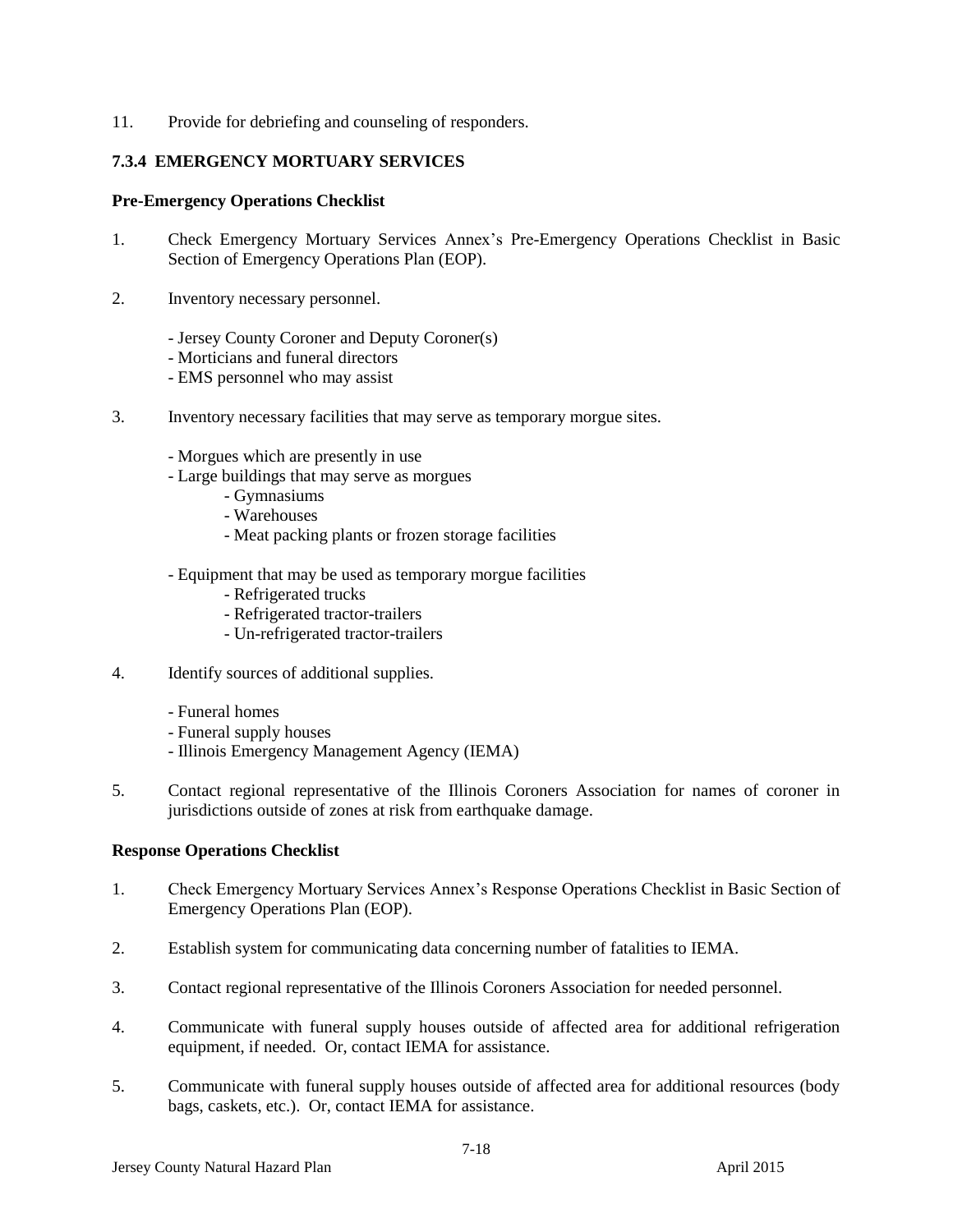6. If necessary, contact IEMA for assistance in obtaining organizations, agencies, and/or team(s) qualified in body identification.

# **7.3.5 EMERGENCY OPERATING CENTER**

#### **Pre-Emergency Operations Checklist**

- 1. Check Emergency Operating Center Annex's Pre-Emergency Operations Checklist in Basic Section of Emergency Operations Plan (EOP).
- 2. Estimate seismic stability of primary Emergency Operating Center.
- 3. Estimate seismic survivability of communications structures into and out of EOC.
- 4. Provide for stocking of food, water, and supplies for EOC extended operations.
- 5. Determine seismic survivability of utility systems serving EOC.
- 6. Provide for an alternate EOC in a seismically safe facility or area.
- 7. Develop a list of any additional supplies needed for EOC operations.
- 8. Make provisions for engineers, or other qualified individuals, to determine the condition of the EOC as a first priority after each seismic event. Aftershocks may necessitate multiple safety inspections of EOC facility.

- 1. Check Emergency Operating Center Annex's Response Operations Checklist in Basic Section of Emergency Operations Plan (EOP).
- 2. Assess damage to EOC IMMEDIATELY after a seismic event. Aftershocks may necessitate multiple safety inspections of EOC.
- 3. If primary EOC is damaged beyond safe use, activate an alternate EOC as soon as possible.
- 4. Establish communications into and out of EOC.
	- Phone lines
	- Radio communications
	- Facsimile machines
	- Amateur radio operations
	- Portable radios via car repeaters, if applicable
	- Computer (email, etc.)
- 5. If alternate EOC is used, provide for:
	- Habitability of structure
	- Relocation of necessary and usable supplies from primary (deactivated) EOC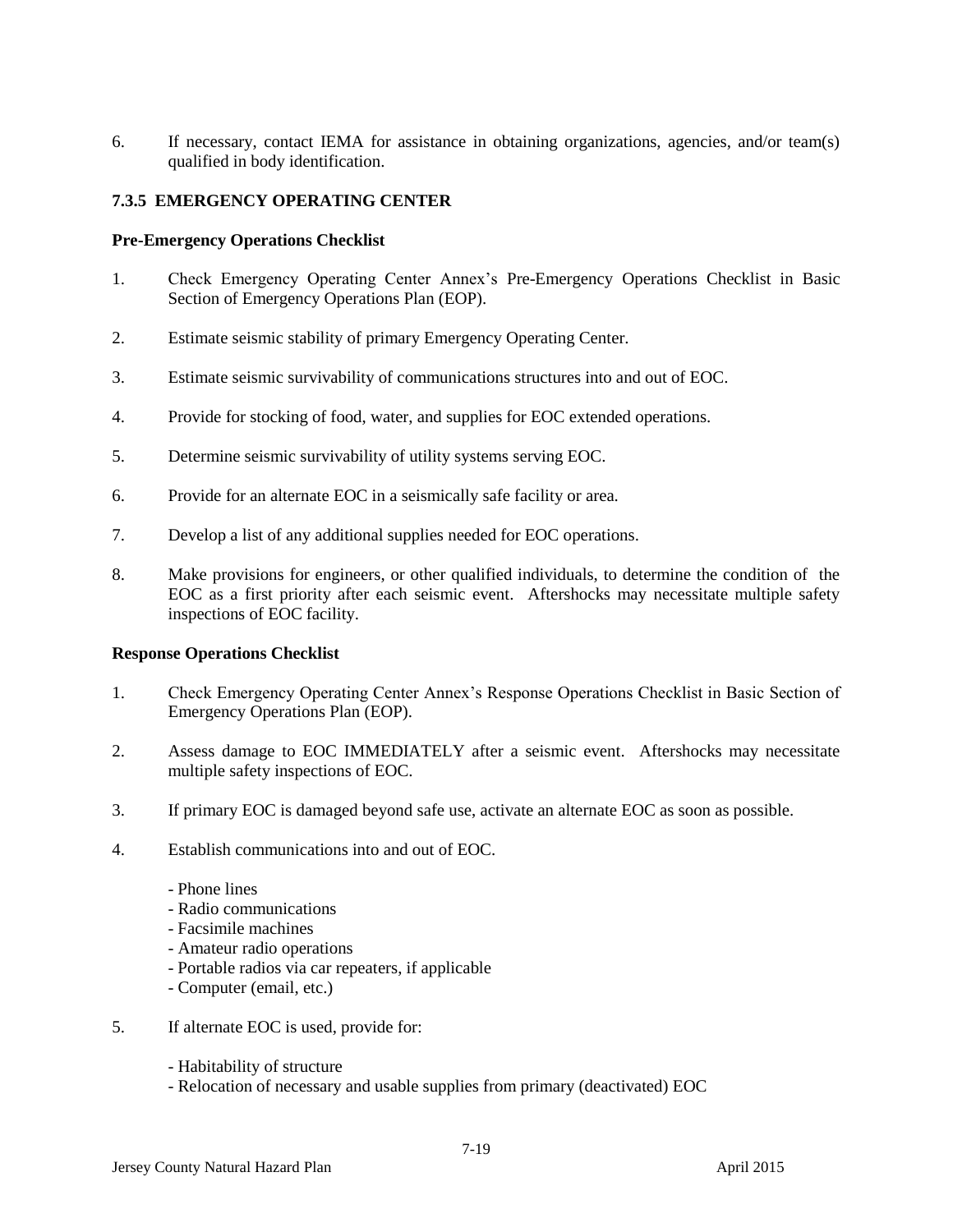# **7.3.6 EVACUATION**

### **Pre-Emergency Operations Checklist**

- 1. Check Evacuation Annex's Pre-Emergency Operations Checklist in Basic Section of Emergency Operations Plan (EOP).
- 2. Determine sites that may need evacuation after major or damaging earthquake.
	- Dams
	- Levees
	- Sites around hazardous materials storage sites or manufacturing facilities
	- Buildings which are susceptible to collapse
- 3. Plan for evacuation routes over roads which are expected to survive a seismic event.
	- Secondary roads without bridges or overpasses
	- Asphalt, blacktop, gravel roads versus concrete pavement
	- Roads over flat land versus roads over or near hills or water storage
	- Roads that are not near electrical transmission lines, large towers, etc.

#### **Response Operations Checklist**

- 1. Check Evacuation Annex's Response Operations Checklist in Basic Section of Emergency Operations Plan (EOP).
- 2. Assess pre-determined hazards for possible evacuation conditions.
- 3. Determine priority routing on roads determined to be less susceptible to damage.
- 4. Determine warning/communications for alerting residents in affected areas.
- 5. If County shelters are inadequate, contact IEMA to coordinate sheltering requirements with appropriate agencies–possibly outside of affected areas.

### **7.3.7 FIRE, SEARCH, AND RESCUE**

#### **Pre-Emergency Operations Checklist**

- 1. Check Fire, Search, and Rescue Annex's Pre-Emergency Operations Checklist in Basic Section of Emergency Operations Plan (EOP).
- 2. Inventory available resources
	- Fire fighting equipment
	- Rescue equipment
	- Contractors with heavy equipment
	- Specialized rescue equipment
		- Search and rescue dogs
		- Specialized listening equipment
		- Mine rescue teams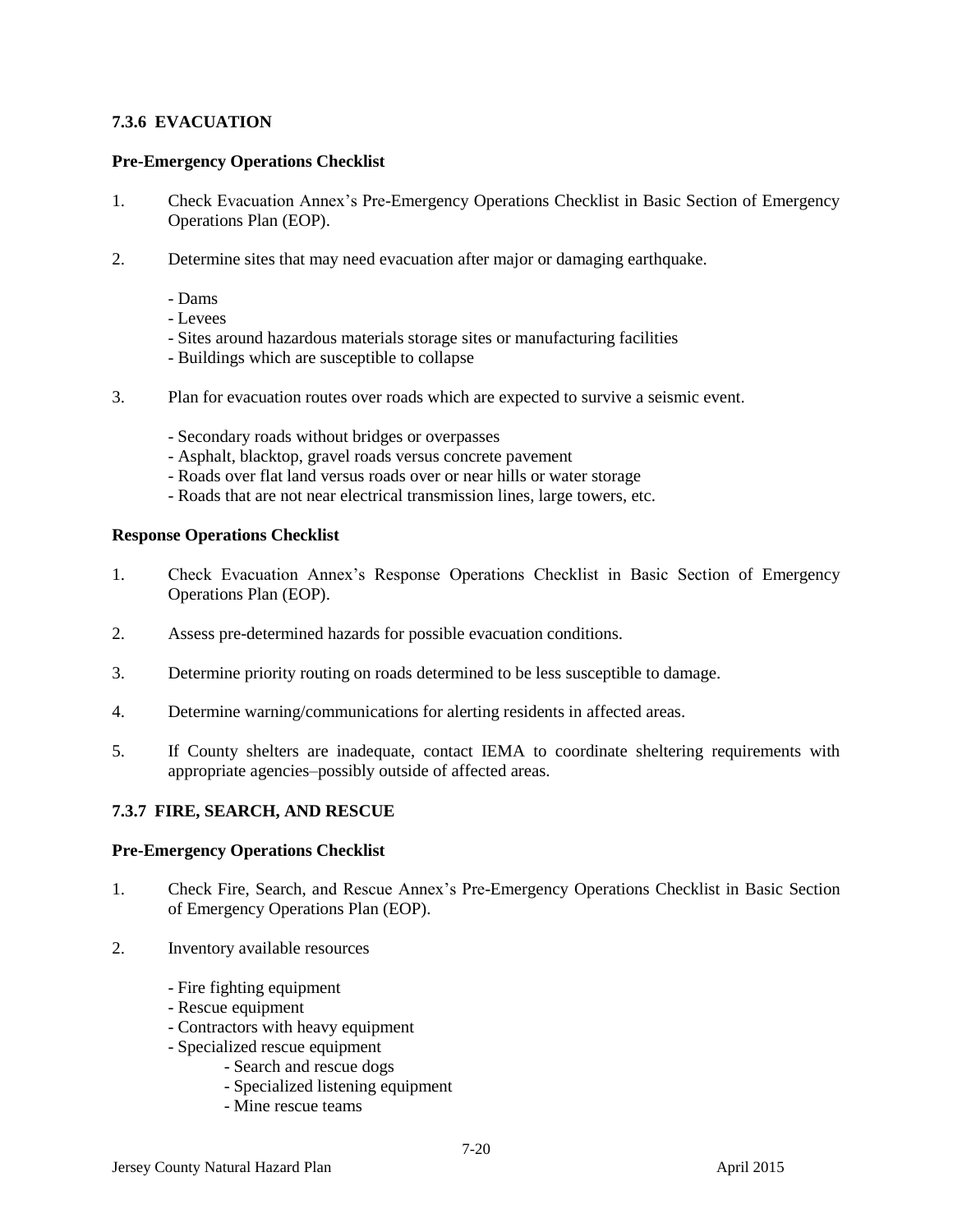### - Army Corp of Engineers

3. Establish mutual aid agreements for extra equipment and personnel resources.

# **Response Operations Checklist**

- 1. Check Fire, Search, and Rescue Annex's Response Operations Checklist in Basic Section of Emergency Operations Plan (EOP).
- 2. Inventory equipment and available personnel.
- 3. Determine availability of public water supply for fire fighting.
- 4. Utilize mutual aid agreements if necessary and possible.
- 5. Move all equipment from buildings to prevent additional loss from aftershocks.
- 6. Establish system for communicating situational reports and any requests for additional manpower or equipment to the EOC for relay to IEMA.
- 7. Assess need for specialized search and rescue equipment and determine availability.
- 8. Provide for orientation of volunteers to assist in search and rescue.
- 9. Provide for debriefing and counseling of professionals and volunteers.
- 10. Provide for human needs of professionals and volunteers near site of fires or collapses.
- 11. Coordinate services of private contractors to haul water for fire fighting.
- 12. Notify IEMA to request Federal resources for assistance in Fire, Search, and Rescue in affected areas.

# **7.3.8 LAW ENFORCEMENT**

### **Pre-Emergency Operations Checklist**

- 1. Check Law Enforcement Annex's Pre-Emergency Operations Checklist in Basic Section of Emergency Operations Plan (EOP).
- 2. Inventory equipment available.
- 3. Inventory personnel available.
- 4. Survey buildings housing dispatch/communications for seismic survivability.
- 5. Survey communications equipment for seismic survivability.

### **Response Operations Checklist**

1. Check Law Enforcement Annex's Response Operations Checklist in Basic Section of Emergency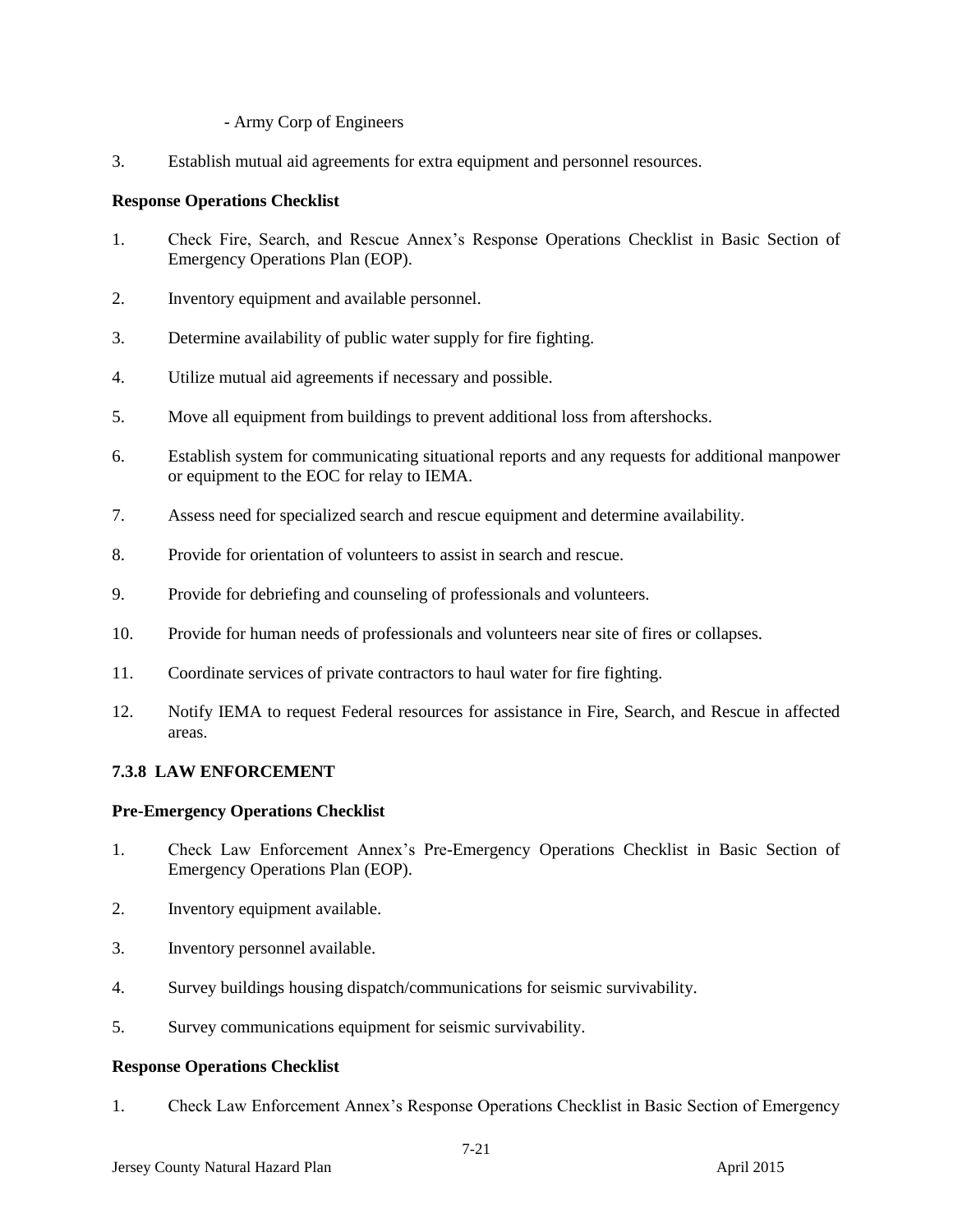Operations Plan (EOP).

- 2. Determine availability of personnel.
- 3. Determine availability of equipment.
- 4. Establish communications between field units and dispatch center.
	- Systems that constitute normal operations
	- Portable radios and repeaters in vehicles
	- A mobile command post, if available

### **7.3.9 PUBLIC INFORMATION**

### **Pre-Emergency Operations Checklist**

- 1. Check Public Information Annex's Pre-Emergency Operations Checklist in Basic Section of Emergency Operations Plan (EOP).
- 2. Estimate seismic survivability of communications systems which are normally used to distribute public information.
	- Television stations
	- Radio stations
	- Newspaper printing facilities
- 3. Determine seismic survivability of emergency broadcast system.
- 4. Prepare statements about earthquake emergencies for distribution to public.

- 1. Check Public Information Annex's Response Operations Checklist in Basic Section of Emergency Operations Plan (EOC).
- 2. Determine availability of communications systems.
- 3. Use pre-prepared messages to inform public if communications systems are available and operational.
- 4. Advise public of status, instructions, and special conditions.
	- Possibility of aftershocks
	- Evacuations
	- Closed highways and safe highways
	- Shelters open, their location, and how to get there
	- Hazardous materials incidents
	- How to find out about loved ones in the affected areas
	- Fires and other hazardous situations
	- Need for volunteers and where they should go
	- Need to contact persons with disabilities /handicapped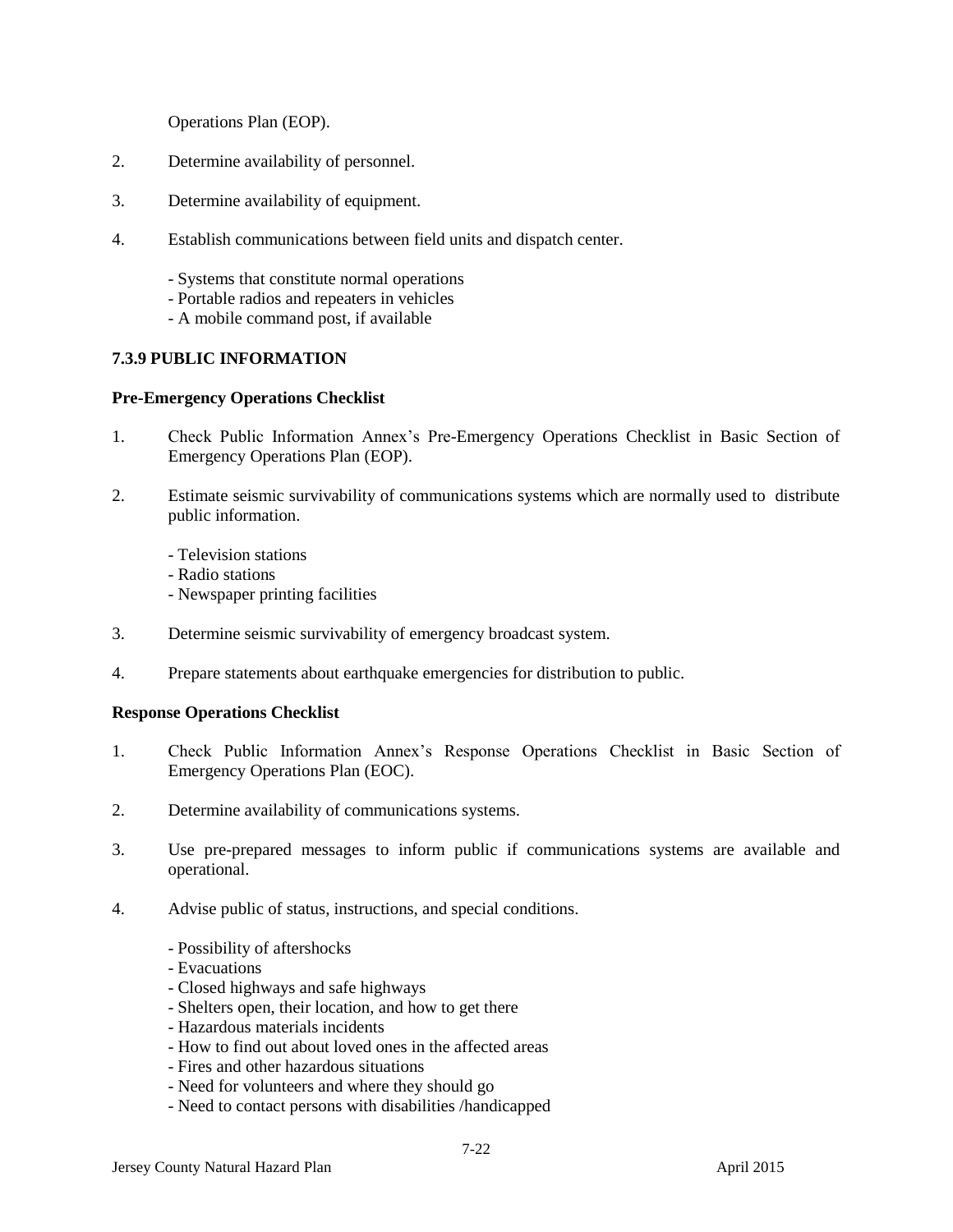5. Other special instructions, information, situations.

# **7.3.10. PUBLIC HEALTH**

#### **Pre-Emergency Operations Checklist**

- 1. Check Public Health Annex's Pre-Emergency Operations Checklist in Basic Section of Emergency Operations Plan (EOP).
- 2. Develop educational materials to inform public about public health considerations after an earthquake.
	- Water storage and purification
	- Kinds of food to store, preparation, and contamination
	- Storage of emergency safety supplies, etc.
- 3. Identify potential health hazards which under normal circumstances would be considered safe.

- Containers

- Pipelines
- Shipping
- Hazardous substances

#### **Response Operations Checklist**

- 1. Check Public Health Annex's Response Operations Checklist in Basic Section of Emergency Operations Plan (EOP).
- 2. Determine availability of personnel.
- 3. Determine availability of equipment.
- 4. Determine condition of public water supply.
- 5. Determine conditions of food distribution outlets.
	- Public stores
	- Restaurants
	- Packing, distribution facilities
- 6. Provide for disease and varmint control.
- 7. Determine need for special testing and contact State for availability of personnel needed for such testing.

### **7.3.11. PUBLIC WORKS**

### **Pre-Emergency Operations Checklist**

1. Check Public Works Annex's Pre-Emergency Operations Checklist in Basic Section of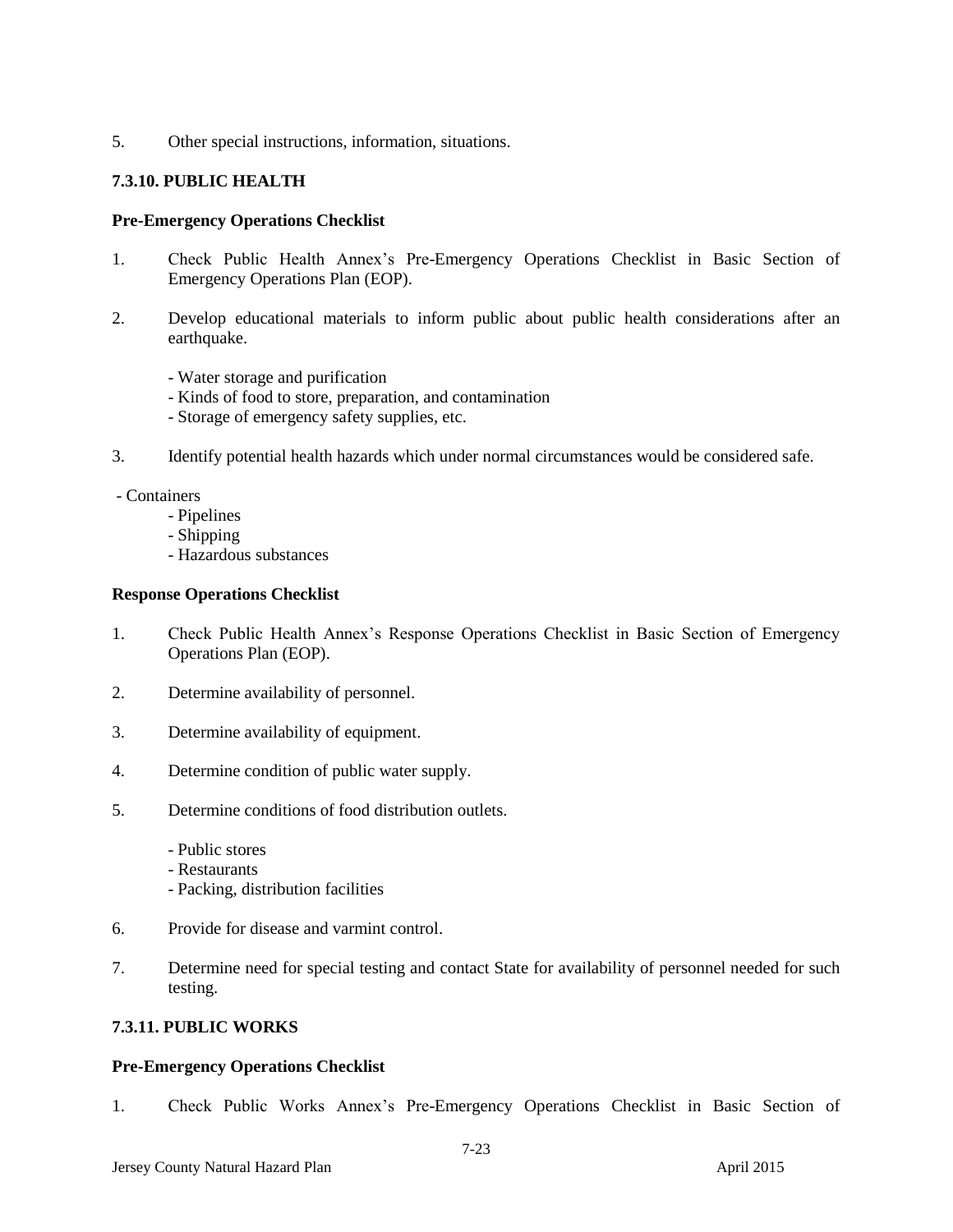Emergency Operations Plan (EOP).

- 2. Estimate seismic survivability of buildings housing public works functions.
- 3. Estimate seismic survivability of energy and utility service delivery systems.
- 4. Evaluate retrofit of public works structures to improve their survivability.
- 5. Develop resource inventories of available personnel, equipment, and supplies.
- 6. Determine availability of public works resources in adjoining jurisdictions.

#### **Response Operations Checklist**

- 1. Check Public Works Annex's Response Operations Checklist in Basic Section of Emergency Operations Plan (EOP).
- 2. Work with damage assessment teams to determine conditions of roads, bridges, levees, other structures, etc.
- 3. Determine damages to public utility facilities.
	- Above ground water storage tanks
- Elevated water storage tanks
	- Buried water lines
	- Buried sewer lines
	- Water treatment systems and buildings which house them
	- Sever treatment systems and building which house them
	- Any hazardous materials used in treatment systems
		- Chlorine gas containers
		- Lime or such other chemicals
- 4. Coordinate or assist with building condemnation and/or demolition.

### **7.3.12 SHELTER**

### **Pre-Emergency Operations Checklist**

- 1. Check Shelter Annex's Pre-Emergency Operations Checklist in Basic Section of Emergency Operations Plan (EOP).
- 2. Estimate seismic survivability of buildings designated as shelters.
- 3. Inventory shelters and establish new ones if some are no longer available.
- 4. Determine areas that can be used as staging areas in the event of evacuations.
	- Red Cross
	- Salvation Army
	- Church groups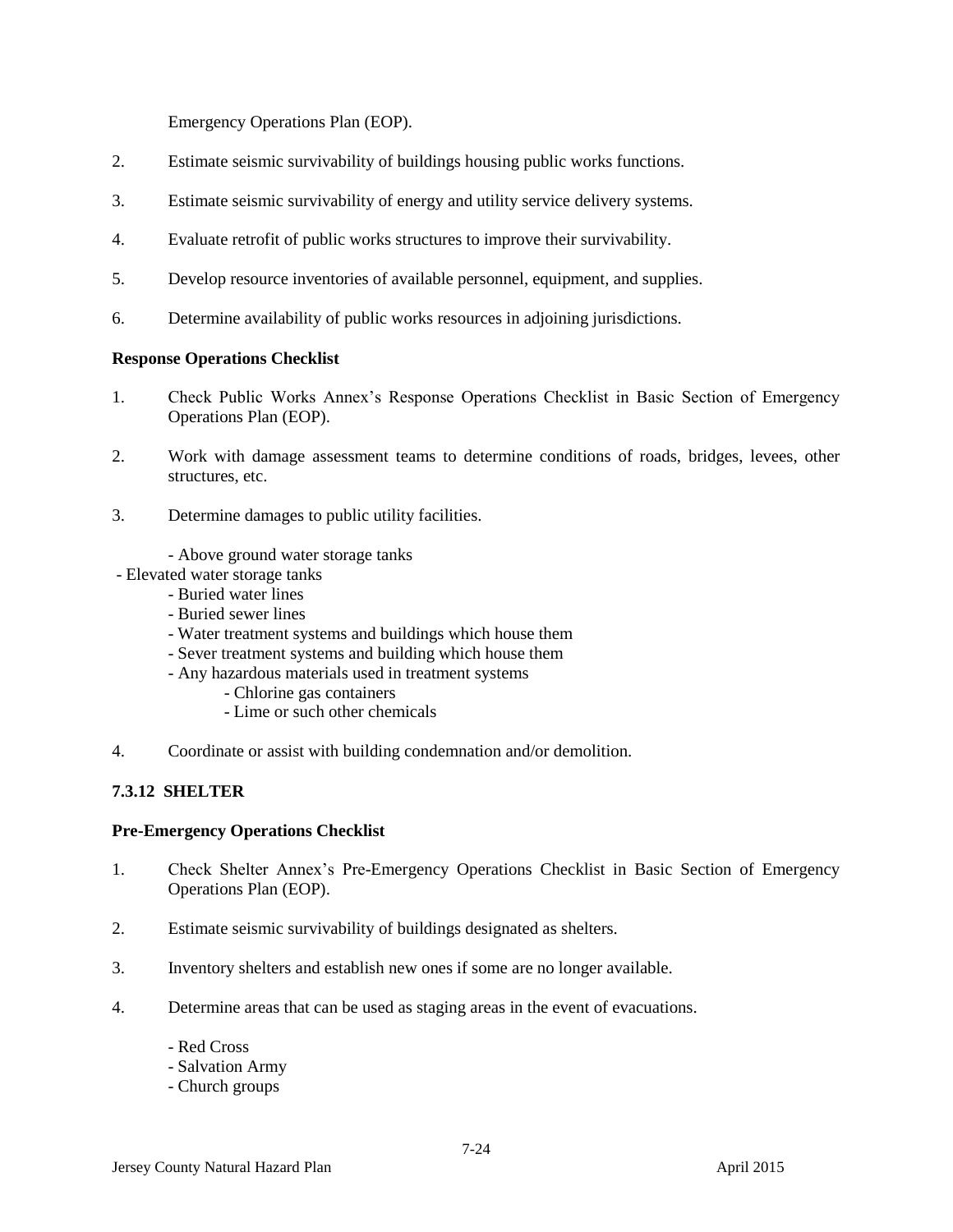#### **Response Operations Checklist**

- 1. Check Shelter Annex's Response Operations Checklist in Basic Section of Emergency Operations Plan (EOP).
- 2. Utilize engineers or other qualified personnel to determine seismic safety of shelters that may be needed.
- 3. Assess condition of areas that are to be used as staging areas and accessibility into and out of these areas.
- 4. Reassess seismic safety of shelters after each aftershock.
- 5. Move shelter inhabitants into alternate shelters if required.

# **7.3.13. RESOURCE MANAGEMENT**

### **Pre-Emergency Operations Checklist**

- 1. Check Resource Management Annex's Pre-Emergency Operations Checklist in Basic Section of Emergency Operations Plan (EOP).
- 2. Designate a central location for information on available resources.
- 3. Designate a central location for receipt of incoming resources.
- 4. Establish resource management team and communications to handle existing and incoming resources.

- 1. Check Resource Management Annex's Response Operations Checklist in Basic Section of Emergency Operations Plan (EOP).
- 2. Determine resources available for dissemination to Jersey County managers and IEMA.
- 3. Coordinate with damage assessment teams to determine areas of most critical need and determine resources to fill those needs.
- 4. Inventory State and Federal resources as they arrive.
- 5. Arrange movement of resources as areas of critical need are determined and/or change.
- 6. Assist in identifying staging areas for resource compilation.
- 7. Distribute existing Jersey County resources and inventory incoming resources from outside sources and/or central location.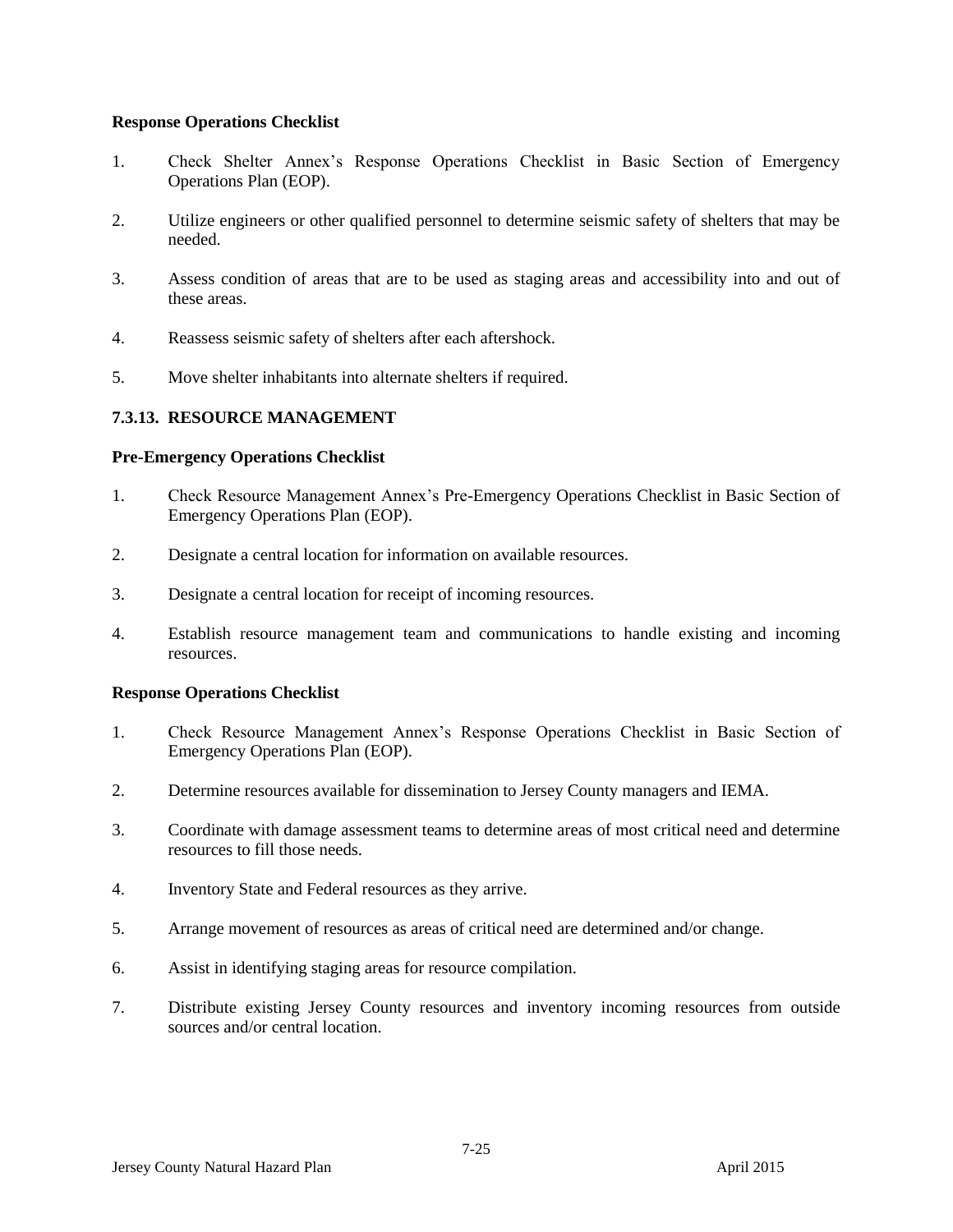# **7.4. Emergency Response**

The protection of life and property is the foremost important task of emergency responders. Concurrent with threat recognition and issuing warnings, a community should respond with actions that can prevent or reduce damage and injuries. Typical actions and responding parties include the following:

- Activating the emergency operations center (emergency management)
- Closing streets or bridges (police or public works)
- Shutting off power to threatened areas (utility company)
- Passing out sand and sandbags (see photo) (public works)
- Ordering an evacuation (mayor)
- Holding children at school/releasing children from school (school district)
- Opening evacuation shelters (Red Cross) Monitoring water levels (engineering) Security and other protection measures (police)

An emergency action plan ensures that all bases are covered and that the response activities are appropriate for the expected threat. These plans are developed in coordination with the agencies or offices that are given various responsibilities.

Planning is best done with adequate data. One of the best tools is a flood stage forecast map that shows what areas would be under water at various flood stages (see example, below). Emergency management staff can identify the number of properties flooded, which roads will be under water, which critical facilities will be affected, etc. With this information, an advance plan can be prepared that shows problem sites and determines what resources will be needed to respond to the predicted flood level.

Emergency response plans should be updated annually to keep contact names and telephone numbers current and to make sure that supplies and equipment that will be needed are still available. They should be critiqued and revised after disasters and exercises to take advantage of the lessons learned and changing conditions. The end result is a coordinated effort implemented by people who have experience working together so that available resources will be used in the most efficient manner.

# **7.4.1. Local implementation: Jersey County's Emergency Operations Plan**

Jersey County adopted a county-wide Emergency Operations Plan in July 2003. The plan was prepared and is implemented by the county's Emergency Services and Disaster Agency (ESDA). This section presents appropriate portions of the plan, including the promulgation document, the plan abstract and planning goals, the basic plan (including responsibilities of various county agencies and other organizations), an example of a call list, and the plan's table of contents. Because of the sensitive nature of some of the EOP annexes, they are not generally available to the public. Other of the annexes, such as the public information annex, is designed for post-hazard response, rather than mitigation. However, two annexes, which pertain directly to hazard mitigation and response, are reproduced (in part or in whole) elsewhere in the hazard mitigation plan—the earthquake annex and the warning/emergency information annex.

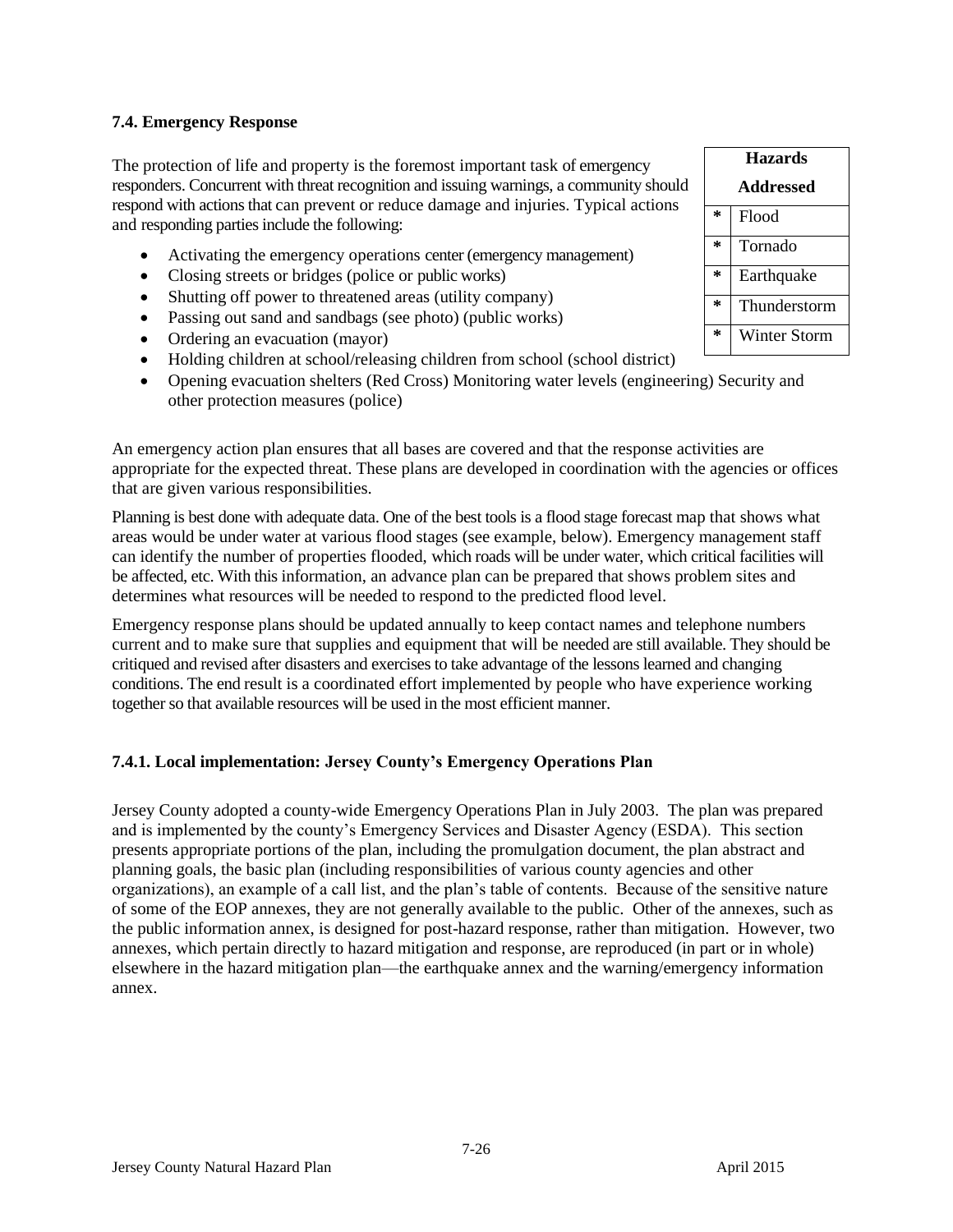#### **EMERGENCY OPERATIONS PLAN**

#### **JERSEY COUNTY ILLINOIS**

#### **July 2003**

#### **Emergency Services & Disaster Agency**

#### **Larry W. Mead ESDA Coordinator**

#### **PROMULGATION DOCUMENT 7-1-03**

In accordance with the provisions of the Illinois Emergency Management Act (P.A. 87 - 168, January 1, 1992) and the Illinois Civil Defense Act as adopted by the Jersey County Board, the Chairman of the Jersey County Board is authorized to cause to be prepared and maintained a comprehensive emergency management plan and program for the County. The Jersey County Emergency Operations Plan (EOP) has been developed and updated to meet this requirement. The Plan has been developed in cooperation with representatives of Emergency Response Groups, County Offices or agencies, the American Red Cross and other volunteer agencies. The Jersey County ESDA is responsible for coordination of this effort.

described or referenced herein.



All tasked organizations' responsibility to prepare and maintain standard operating procedures (SOPs) and commit them to the training, exercising, and plan maintenance efforts needed to support the Emergency Operations Plan is declared.

As Chief Executive Officer, I affirm my support for emergency management in Jersey County.

Sincerely,

Howard Landon Chief Executive Officer County of Jersey

\_\_\_\_\_\_\_\_\_\_\_\_\_\_\_\_\_\_\_\_\_\_\_\_\_\_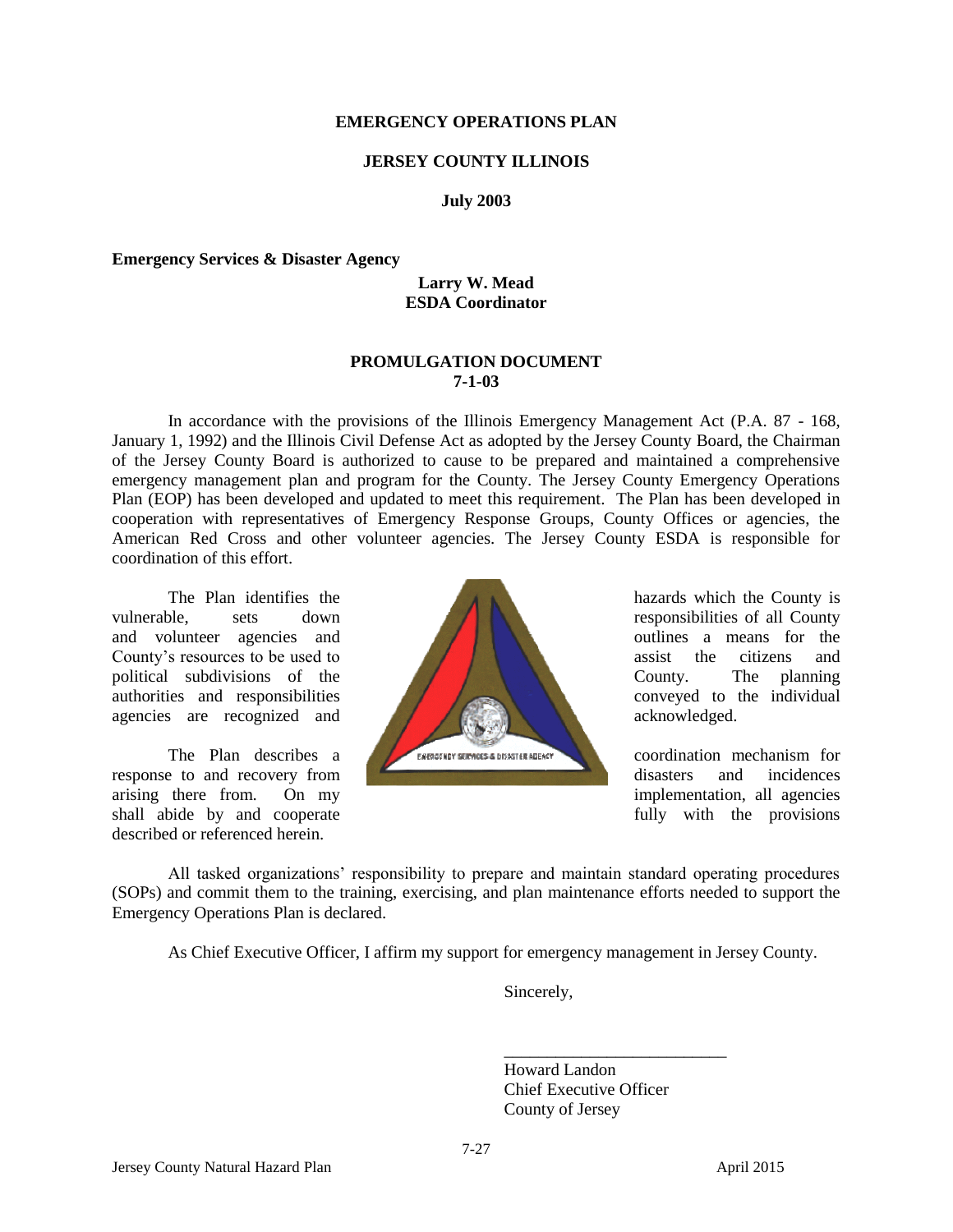### **PLAN ABSTRACT**

The Basic Section of the Jersey County Emergency Operations Plan

is an overview of the approach to emergency management in Jersey County. It established the general foundation for coping with major emergencies and disasters. The Basic Section explains the general concept of operations and assignment of responsibilities for emergency planning and operations.

The functional annexes to the Emergency Operations Plan provides more information for carrying out assigned tasks. It emphasizes responsibilities, tasks, procedures, and actions that relate to the function being covered, (Public Information, Law Enforcement, Public Health, etc.). The annexes are written for emergency responders of Jersey County.

Checklists appear at the end of each functional annex. These are intended as a quick reference for the assigned tasks, responsibilities, procedures, and actions that are appropriate for that particular annex.

#### **PLANNING GOALS**

The goal in the planning process of this Emergency Operations Plan was to develop the capabilities of the various organizations who would be involved in a major emergency/disaster situation to better enable them to save lives and protect property.

Jersey County ESDA's goal is also to develop this plan to improve community awareness and emergency response for Jersey County. This will be done by developing our plan to allow agencies to work together in an organized team effort. ESDA will be upgrading all inventory and equipment lists for our county and working toward quicker dispatch times for this equipment. ESDA will continue to provide or assist other agencies in a varied field of training for our county.

The purpose of our county's mandate and approval of our EOP is to give written comprehensive emergency/disaster response and authority within the County during such incidents so all agencies can work more effectively together.

### **DISASTER CALL LIST**

### **JERSEY COUNTY SHERIFF'S DEPARTMENT**

ALL DISPATCHERS: UPON RECEIVING A REPORT OF A DISASTER WITHIN THE COUNTY AS DETERMINED BY THE DEPUTY-IN-CHARGE, THE DISPATCHER SHALL IMMEDIATELY IMPLEMENT THE FOLLOWING CALL LIST: (At their discretion, the Sheriff, Chief Deputy or deputy-in-charge may elect to delete, add to or otherwise modify the list of response units to be notified based on the nature of the incident.)

| 1. Fire Department                        | Pagers and Fire Phone |
|-------------------------------------------|-----------------------|
| 2. Jersey Community Hospital<br>Ambulance | 498-6402<br>498-4111  |
| 3. Jerseyville City Police                | 498-2131              |
| Who will in turn                          |                       |
| A. Pick up triage team at hospital        |                       |
| and transport to scene(if requested)      |                       |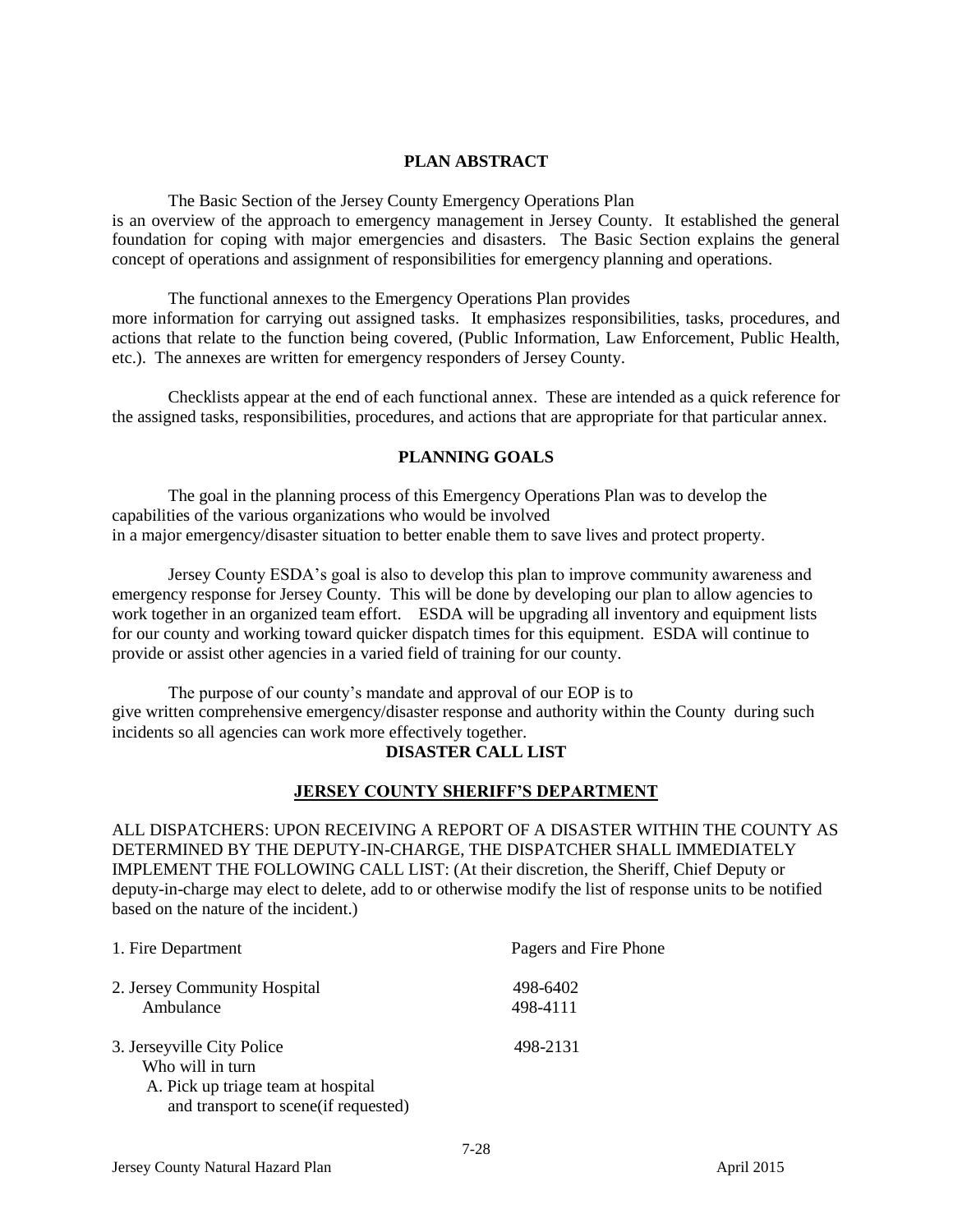| B. Notify IL. State Police for assistance<br>C. Notify Ameren-CIPS<br>D. Notify off-duty police personnel (as directed) |                      |                                     |
|-------------------------------------------------------------------------------------------------------------------------|----------------------|-------------------------------------|
| 4. Sheriff Kallal                                                                                                       | 498-6881             |                                     |
| 5. Off-duty Sheriff's personnel (as directed)                                                                           |                      |                                     |
| 6. Coroner, Larry Alexander                                                                                             | 498-2711             | $(H)$ 498-3079                      |
| 7. FFA Litter Bearers:<br>Jeff Goetten<br><b>Jason Timmerman</b>                                                        | 498-5521<br>498-5521 | $(H)$ 376-3097<br>$(H)$ 217-9423480 |
| 8. Jersey County Health Department, Therese Macias                                                                      | 498-9565             | $(H)$ 498-6044                      |
| 9. Jersey County ESDA, Larry Mead<br>Aux., John Demko                                                                   | 463-3684<br>498-3745 | $(H)$ 498-2998                      |
| 10. School Nurses, Nancy Griffith                                                                                       | 498-5561             | $(H)$ 498-2414                      |
| 11. Red Cross, Al Bertram                                                                                               | 465-7704             |                                     |
| 12. Transportation, Ken Schell                                                                                          | 498-9866             |                                     |
| 13. County Board Chairman, Pam Heitzig                                                                                  | 498-5571             | $(H)$ 498-2427                      |
| 14. WJBM                                                                                                                | 498-2185             |                                     |

# **TABLE OF CONTENTS**

|                                      |          | <b>PAGES</b><br><b>APPENDICES</b> |
|--------------------------------------|----------|-----------------------------------|
| <b>FORWARD</b><br><b>BASIC PLAN</b>  | $1 - 11$ | $1 - 21A$<br>- B                  |
| <b>REQUIRED ANNEXES</b>              |          |                                   |
| DIRECTION AND CONTROL                |          | $1 - 15A$                         |
| <b>COMMUNICATIONS</b>                |          | - B<br>$1 - 8$ A                  |
| <b>WARNING/EMERGENCY INFORMATION</b> |          | - C<br>$1 - 6A -$                 |
| PUBLIC INFORMATION                   |          | $\mathsf{C}$<br>$1 - 13A$<br>- E  |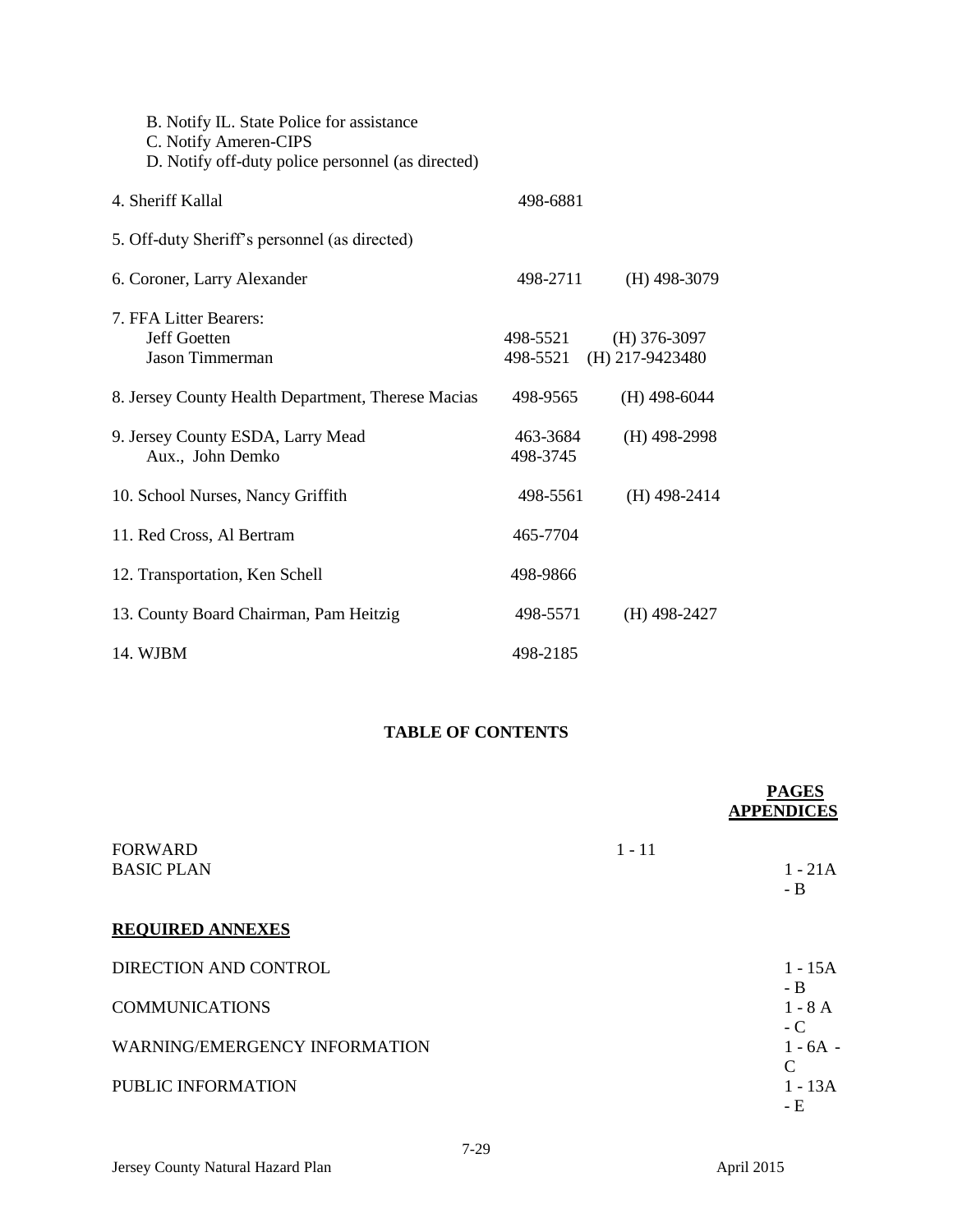| DISASTER INTELLIGENCE/DAMAGE ASSESSMENT |          | $1 - 5A -$<br>G   |
|-----------------------------------------|----------|-------------------|
| <b>EVACUATION</b>                       |          | $1 - 12A$         |
| <b>MASS CARE</b>                        |          | $-D$<br>$1 - 11A$ |
| <b>HEALTH AND MEDICAL</b>               |          | - B<br>$1 - 14A$  |
| <b>MORTUARY SERVICES</b>                |          | - D<br>$1 - 4A -$ |
| <b>RESOURCE MANAGEMENT</b>              |          | D<br>$1 - 16A$    |
| <b>HAZARDOUS MATERIALS</b>              | $1 - 12$ | - D<br>$A - B$    |
| <b>HAZARD SPECIFIC ANNEXES</b>          |          |                   |
| <b>EARTHQUAKE</b>                       | $1 - 36$ |                   |
| <b>TERRORISM</b>                        |          | $1 - 16A$<br>- D  |

# **7.4.2. BASIC PLAN**

### **I. PURPOSE**

The purpose of this Emergency Operations Plan (EOP) is to provide information on actions that may be taken by Jersey County government, to protect people and property in a disaster or disaster-threat situation.

### **II. LEGAL AUTHORITY**

The Illinois Emergency Interim Executive Succession Act provides the basis for delegation of emergency authority to ensure that specific emergency-related legal authorities can be exercised by elected or appointed leadership, or their designated successors.

### **III. SITUATIONS AND ASSUMPTIONS**

#### *A. Situations*

- 1. Jersey County completed a comprehensive hazard identification program to determine the natural, technological, and attack-related risks for the county. The county conducted a hazard analysis that identifies the hazards that could effect the jurisdiction, hazards that are a significant threat, and how often they occur. The completed information is on file as the LEPC HazMat Annex for the Emergency Operations Plan.
- 2. The Jersey County population in 2000 was approximately 22,000, with the largest concentration in Jerseyville. There are four villages, one town, and two cities. The county covers 377 square miles and is located in the southwestern part of the State of Illinois. Several railroads cross the County as well as U.S. and State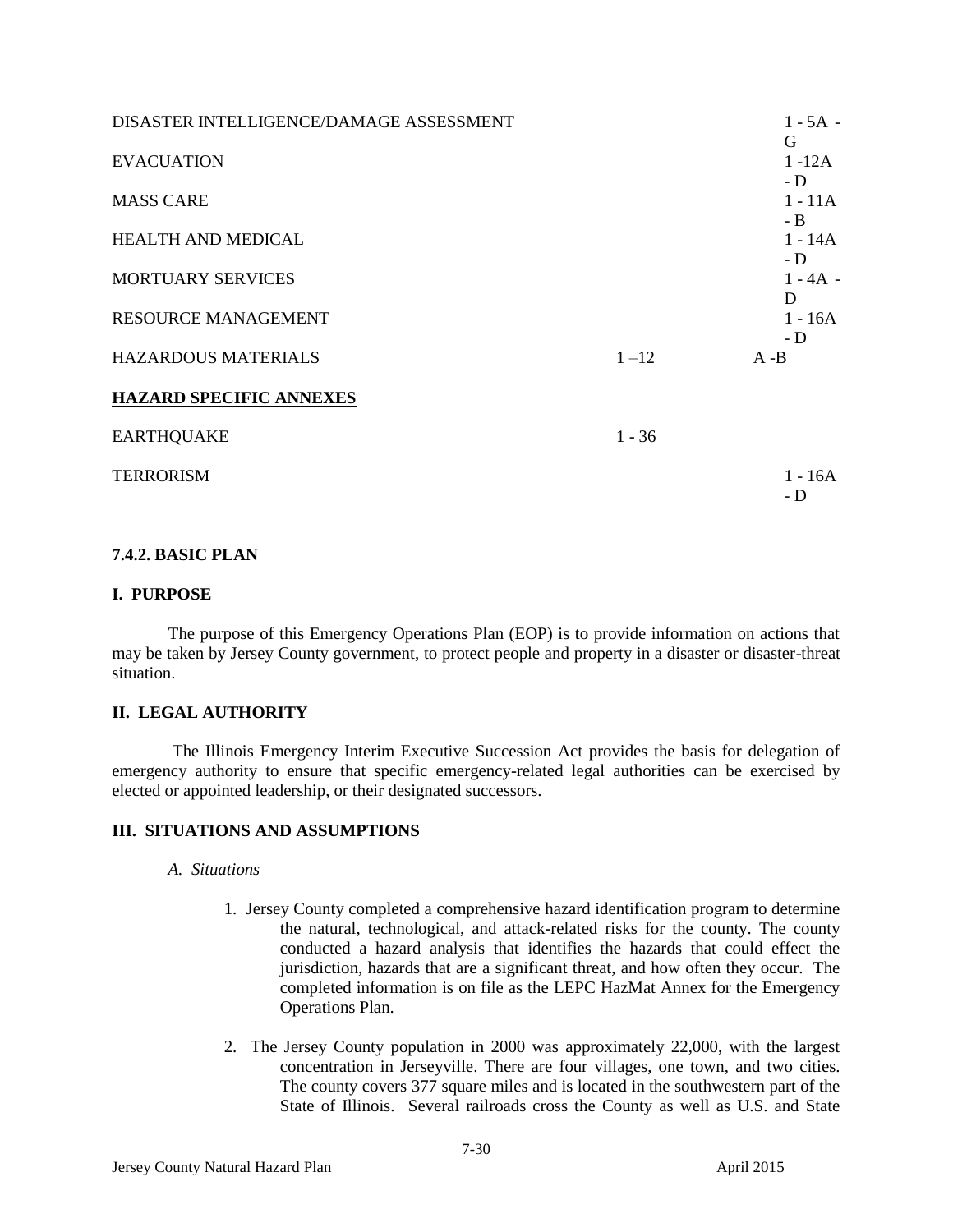highways. Highways serving Jersey County are Route 16 running east and west, and Route 67 running north and south.

Jersey County can experience the following hazards in varying degrees:

- a) Natural Hazards drought, fire, flooding, earthquake, severe thunderstorm, tornado, winter storm.
- b) Technological Hazards terrorism, civil disorder, explosion, hazardous materials, transportation accident, utility failure.
- c) War-related Hazards accidental missile launch, chemical warfare, nuclear warfare, missile/weapon accident.
- 3. Known risk areas have been identified (flood plains, hazardous materials facilities, etc.) to enable officials to determine the need to evacuate at-risk residents. Evacuation should be weighed against in-place sheltering.
- 4. Since Jersey County is not adjacent to any other county where a nuclear power plant is located, the county is not in the 10-mile emergency planning zone, which is the primary hazard area. Jersey County is not in the 50-mile ingestion pathway on which the emphasis is on controlling the ingestion of milk, food, and water.
- 5. There are facilities throughout the county that manufacture and/or store hazardous materials. In addition to fixed facilities, hazardous materials are routinely transported by highway and rail. In essence all residents of Jersey County are vulnerable to a hazardous material incident.

A list of facilities that use, store, or produce extremely hazardous substances are available from the Local Emergency Planning Committee files, located at the Jersey County ESDA office. In addition, facilities are required to file reports under the Superfund Amendments and Re-authorization Act to jurisdictional fire departments.

6. Areas of Jersey County are in flood plains, as determined by the Federal Emergency Management Agency. Maps of flood plains are located in the County Board office.

### *B. Assumptions*

- 1. All local officials having a role in emergency management are familiar with the appropriate sections of the plan.
- 2. While outside assistance would be available in most large-scale disaster situations affecting the county, it is necessary for Jersey County to plan for and be prepared to carry out disaster response and short term recovery operations on an independent basis.
- 3. The mutual aid and other related assistance described in the plan will be available in a reasonable amount of time.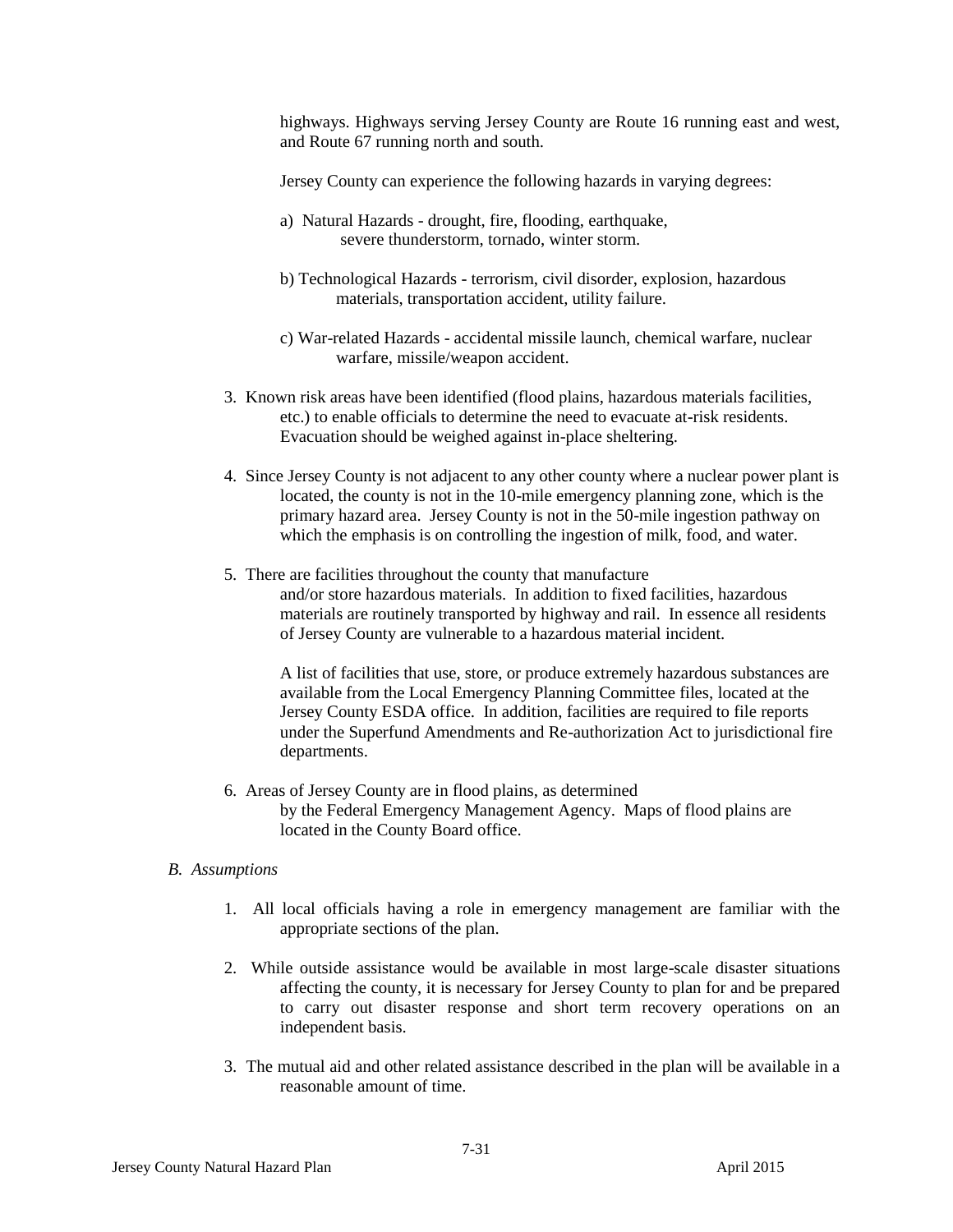4. Should state or federal government officials arrive to assist, Jersey County will still retain control, but will seek advice and/or assistance from the other levels of government.

### **IV. CONCEPT OF OPERATIONS**

A. Responsibility for the protection of the lives and property of Jersey County residents rests with the various governments in the county. The ultimate responsibility in disaster situations rests with the Jersey County Board Chairperson. The Jersey County Board Chairperson or his successor are the only two people who can declare a local disaster within the county or municipality.

B. The Jersey County Sheriff, in addition to the Jersey County ESDA Director and the Jersey County Board Chairperson, may activate the plan following the occurrence of or the impending occurrence of a major emergency/disaster situation.

- 1. Local Declared Disaster: This will activate the Jersey County Disaster Plan and provide county and state insurance for ESDA Volunteers.
- 2. State Declared Disaster: Following a Local Declared Disaster and a declaration from the Governor of Illinois, a State Declaration would be declared for the County of Jersey. State resources and assistance would be made available through the State Emergency Operations Center (SEOC) for response to Jersey County.
- 3. Federal Declared Disaster: Following a Local/State Declared Disaster and a declaration from the President of the United States, A Federal Declaration would be declared for the County of Jersey. A Federal Declaration triggers federal disaster relief and recovery assistance.

C. Local mayors of declared disasters shall assume responsibility in coordinating their municipalities' resources so that local, county, state and federal assistance can be coordinated for effective response.

D. It is recognized that disaster response relies on many governmental levels, including municipal, county, state, and federal. In addition, voluntary and private agency/organizations may offer assistance. It is still the responsibility of the Jersey County Board Chairperson to provide governmental direction and control for response operations.

E. Duties and tasks for the various agencies/organizations during emergency operations will generally correspond with their normal day to day functions. Each agency/organization is responsible for the direction and control of their personnel. In addition, each agency/organization will arrange for the activation and release of emergency personnel to provide for a continuous 24-hour manning of emergency functions during emergency conditions.

F. The entire planning effort of Jersey County is based on the four phases of emergency management:

- 1. *Mitigation* Actions taken to reduce or minimize the possibility of, or impact of a disaster.
- 2. *Preparedness* Actions taken to insure the readiness of the government to respond to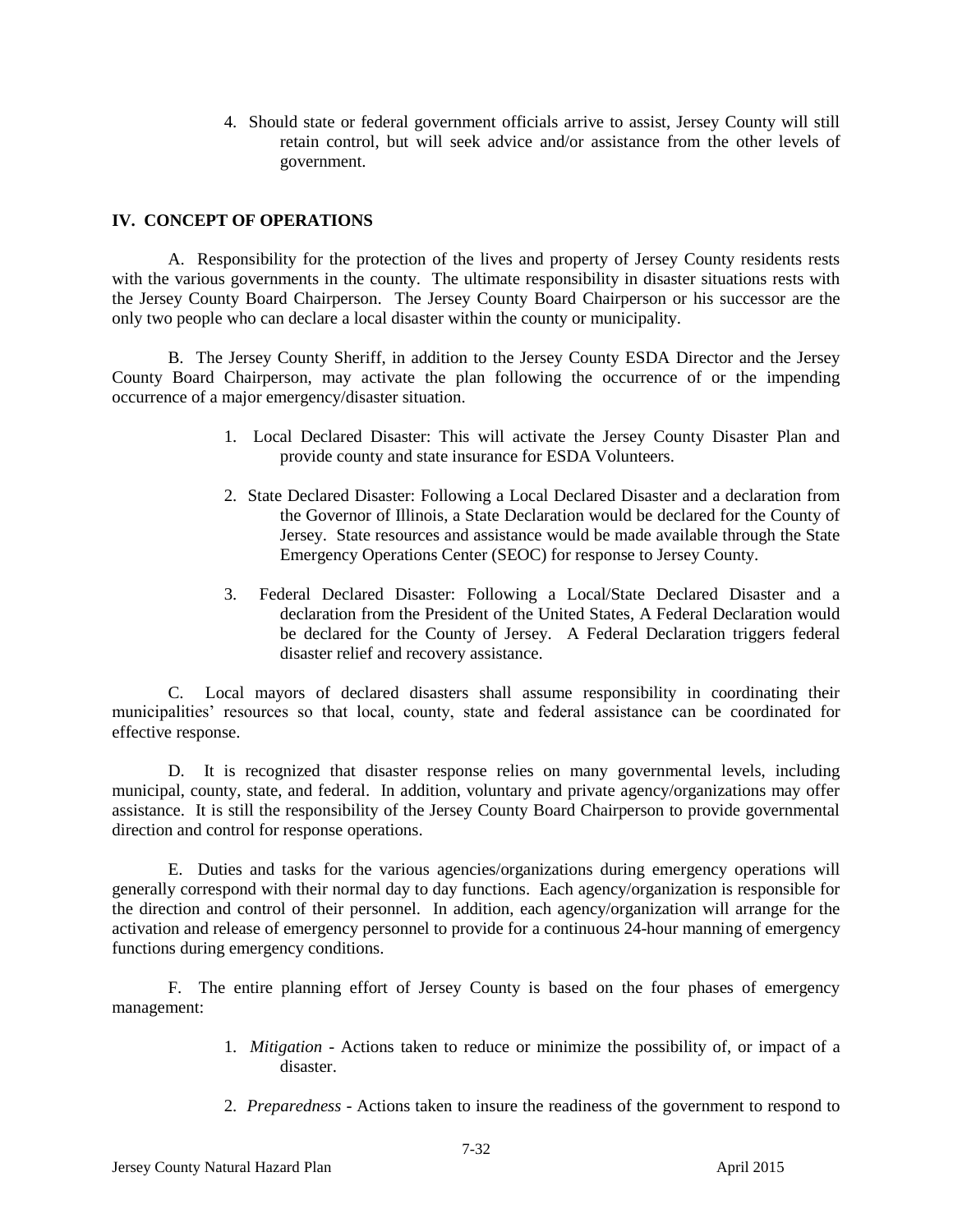and recover from the effects of a disaster.

- 3. *Response* Actions taken to meet the immediate life saving needs of the county following a disaster.
- 4. *Recovery* Actions taken, both short and long term, to restore the county to its predisaster condition.

#### **V. ORGANIZATION AND ASSIGNMENT OF RESPONSIBILITIES**

- A. Chief Executive Official (CEO)/(County Board Chairperson)
	- 1. Sets policy for the emergency response organization.
	- 2. Assumes responsibility for the overall response and recovery operations.
	- 3. Authorizes the mitigation strategy for recovery.
	- 4. Identifies by title or position the individuals responsible for serving as Incident Commander's (ICs), EOC Manager, Health and Medical Coordinator, Communications Coordinator, Warning Coordinator, Public Information Officer (PIO), Evacuation Coordinator, Mass Care Coordinator, and Resource Manager.
	- 5. Identifies by title or position the individuals assigned to work in the EOC during emergencies.
- B. The Jersey County ESDA Director will:
	- 1. Coordinate all phases of emergency management.
	- 2. Advise decision makers of the emergency situation and recommend actions to protect the public (i.e., public warning, evacuation, shelter activation, request state or federal assistance, etc.)
	- 3. Make provisions for providing the handicapped and elderly with medical, transportation, and other related support during emergency operations.
	- 4. Coordinate warnings and communications.
	- 5. Maintain readiness of the EOC and coordinate EOC operations.
	- 6. Coordinate shelter operations.
	- 7. Coordinate welfare services.
	- 8. Coordinate transportation services.
	- 9. Coordinate damage assessment operations.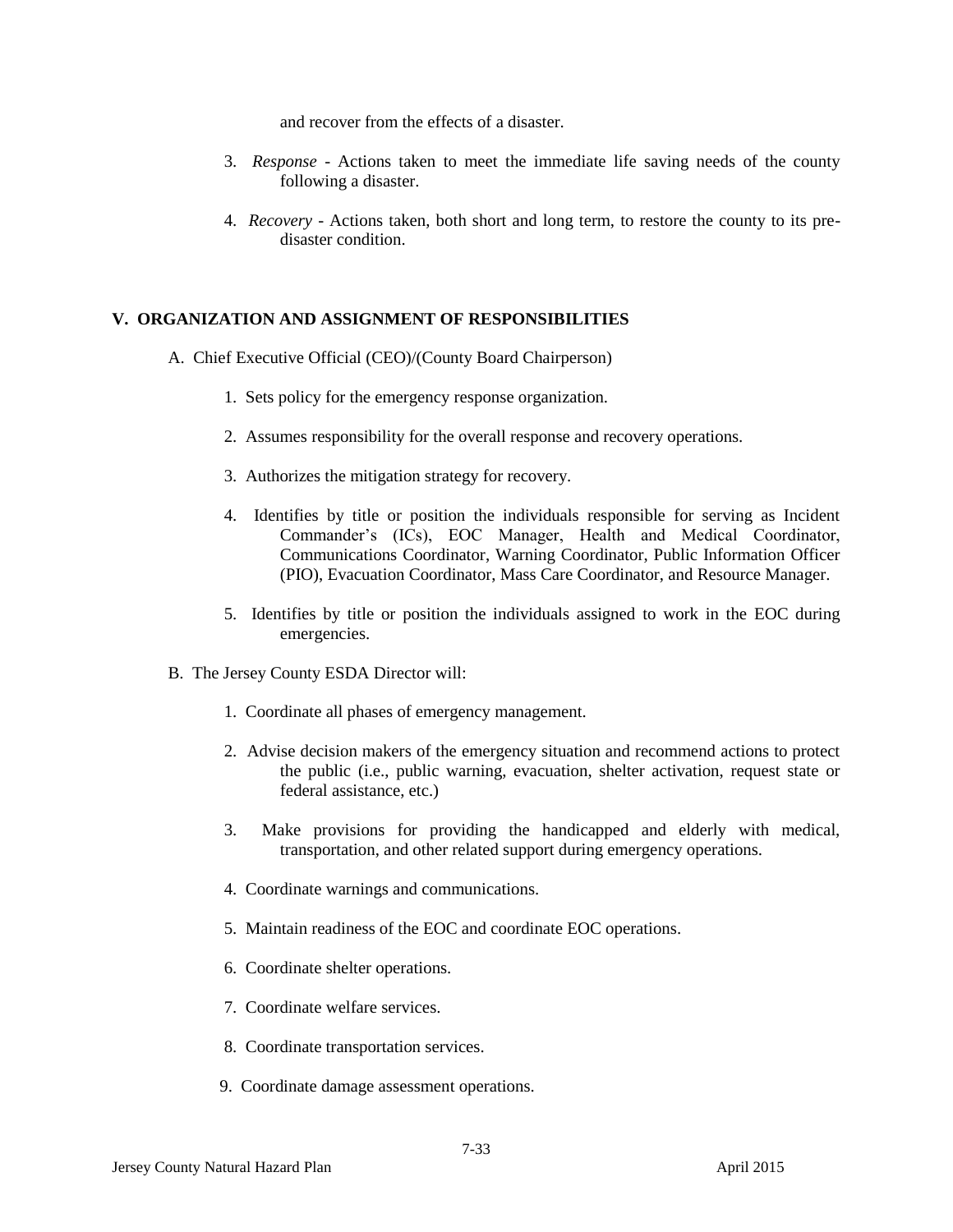- 10. Coordinate resource requests and maintain resource manual.
- 11. Coordinate debris removal.
- 12. Coordinate general SAR (Search & Rescue) operations.
- 13. Coordinate any 4WD volunteers.
- 14. Develop and maintain radiological self-protection system.
- 15. Request state and/or federal assistance through the IEMA.
- 16. Coordinate disaster intelligence.
- C. The Jersey County Sheriff will:
	- 1. Coordinate law enforcement activities.
	- 2. Coordinate evacuations.
	- 3. Maintain law and order.
	- 4. Provide security for shelters, evacuated areas, disaster scene, and critical facilities.
	- 5. Provide for traffic control.
	- 6. Assist in evacuation.
	- 7. Assist in communications and warning activities.
	- 8. Arrange for relocation of jail inmates, if necessary.
	- 9. Assist in coordinating all assigned responsibilities within any municipality that may have local law enforcement agencies.
- D. The Jersey County Health Department Administrator will:
	- 1. Coordinate public health activities.
	- 2. Provide health/medical care at shelter facilities.
	- 3. Establish and operate emergency medical care centers for essential workers in the hazardous area following the evacuation of the general population.
	- 4. Ensure potable water supply.
	- 5. Inoculate individuals to prevent the threat and/or spread of diseases as necessary.
	- 6. Provide sanitation services during the emergency.
- E. The Jersey County Engineer will: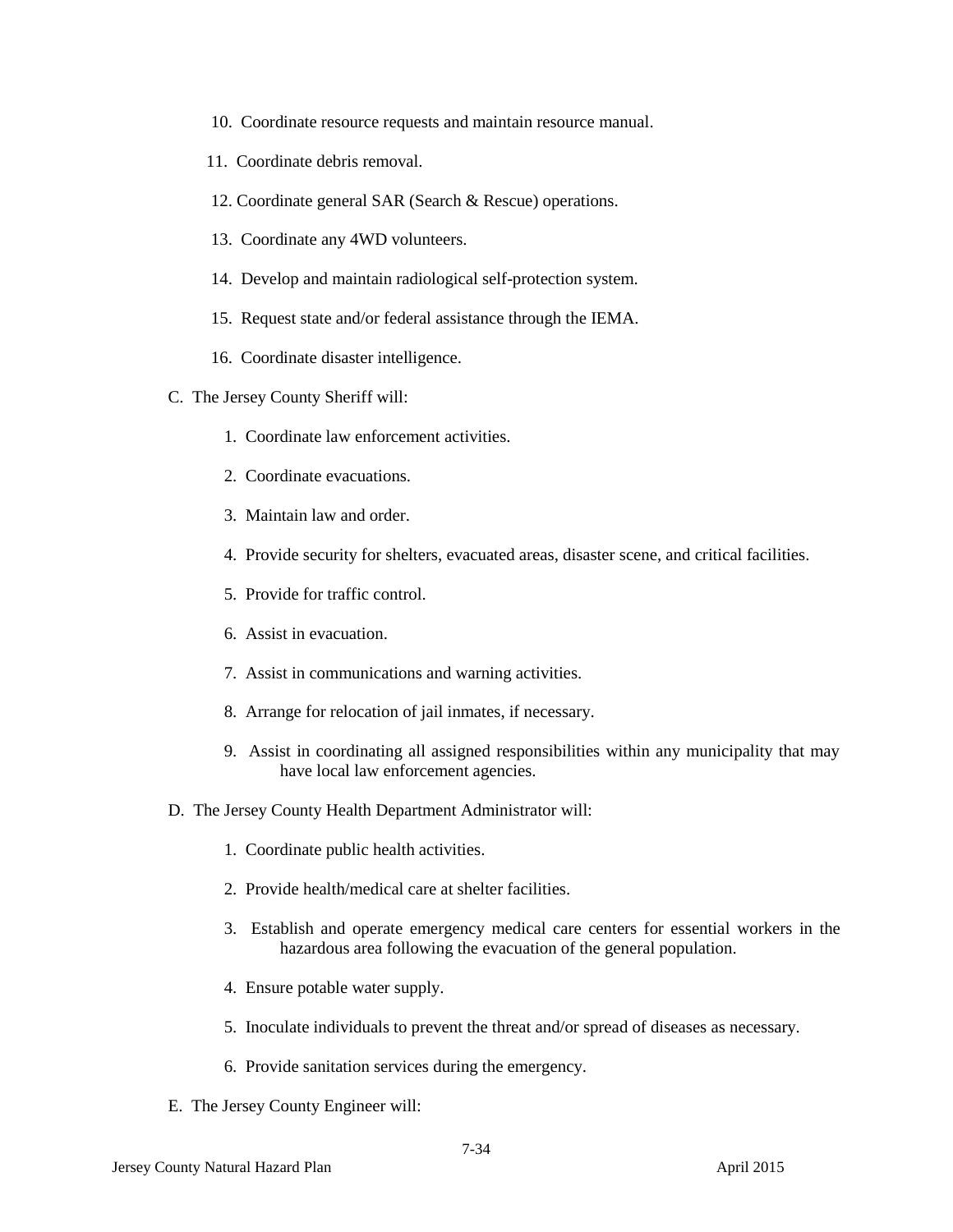- 1. Coordinate public works activities.
- 2. Provide debris removal.
- 3. Determine the safety of emergency operations facilities and shelters in a post disaster environment.
- 4. Determine safety and traffic ability of evacuation routes.
- 5. Repair roads and bridges.
- 6. Drain flooded areas in conjunction with local officials.
- F. The Jersey County Coroner will:
	- 1. Coordinate mortuary services.
	- 2. Expand mortuary services in an emergency.
	- 3. Release names of the deceased to the public information officer.
- G. The Jersey County Supervisor of Assessments will:

Provide necessary records, information and assistance for damage assessment purposes.

H. The Jersey County Clerk will:

Provide necessary records and information for disaster operations and provide safe storage of all pertinent records

I. The Jersey County Treasurer will:

Provide and maintain necessary records and information regarding expenditures and funds relating to disaster operations.

J. The Jersey County States Attorney will:

Provide legal advise on disaster operations.

K. The Jurisdictional Fire Chief will:

Coordinate the following disaster operations:

- 1. Provide on-scene fire control.
- 2. Conduct on-scene search operations.
- 3. Conduct on-scene rescue operations.
- 4. Control on-scene hazardous materials to the extent possible.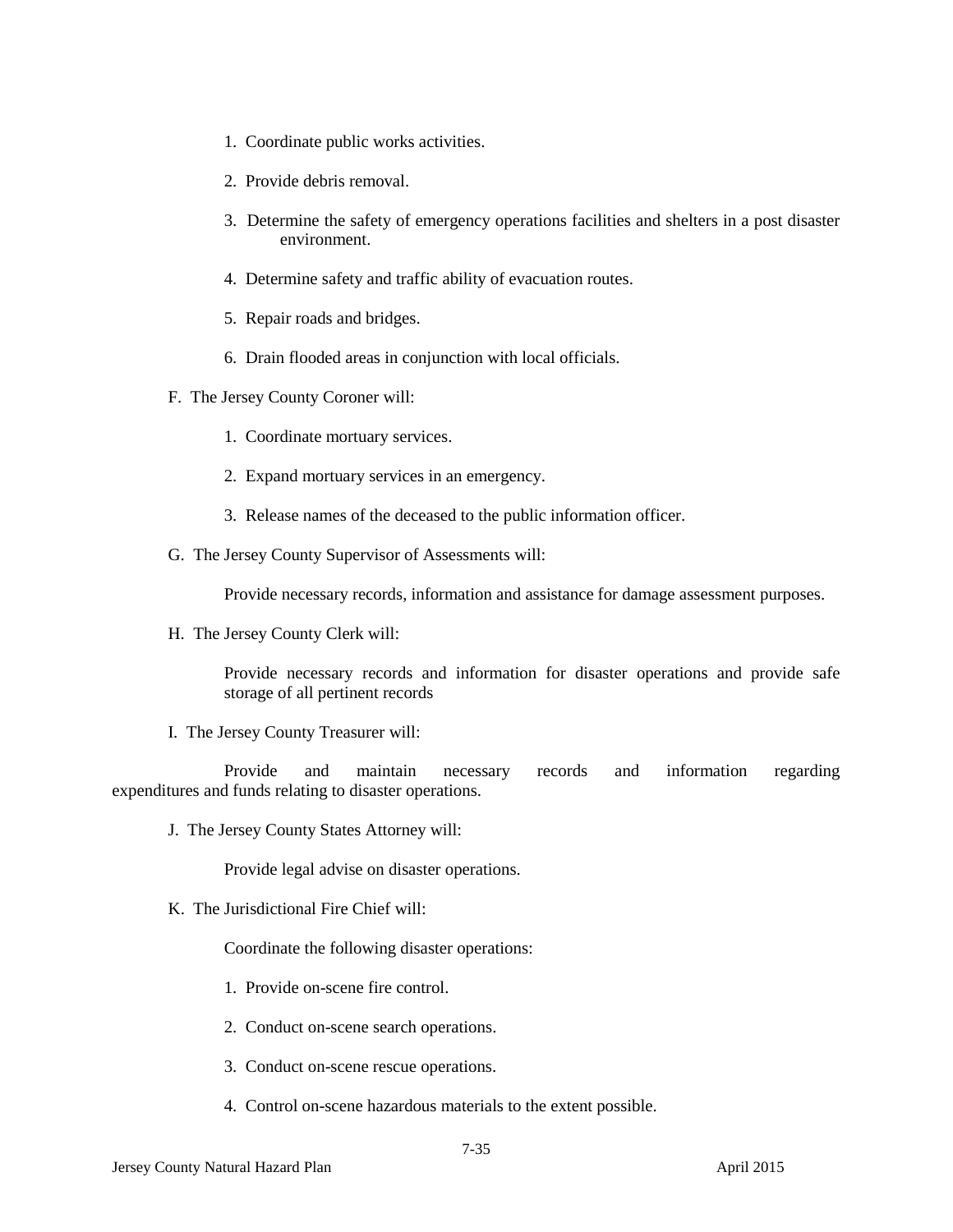- 5. Provide medical assistance, if applicable.
- L. The Disaster Medical Coordinator will:
	- 1. Coordinate the emergency medical care operations
	- 2. Provide for the triage, treatment, and transportation of the injured.
	- 3. Identify medical facilities that have the capability to decontaminate injured individuals that have been radiologically or chemically contaminated.
	- 4. Obtain emergency medical support and hospital care during and after an emergency.
	- 5. Reduce patient population in health care facilities if evacuation is necessary, and continue medical care for those that can not be evacuated.
	- 6. Provide stress de-briefing counseling.
- M. The Red Cross will:

.

- 1. Provide and coordinate sheltering operations.
- 2. Assist in damage assessment.
- 3. Provide available welfare services.
- 4. Provide service to military families.
- N. The Salvation Army will:
	- 1. Assist in sheltering operations.
	- 2. Provide available welfare services.
- O. The Amateur Radio Club will:

Assist in communications support.

- P. Jersey County Animal Control will:
	- 1. Provide sheltering for animal victims of disaster, and provide means of tracking and identifying owners of animal victims.
	- 2. Coordinate activities with Humane Society.
	- 3. Provide for the disposal of animal carcasses.
	- 4. Coordinate animal health care with veterinary clinics.
- Q. Human Services will: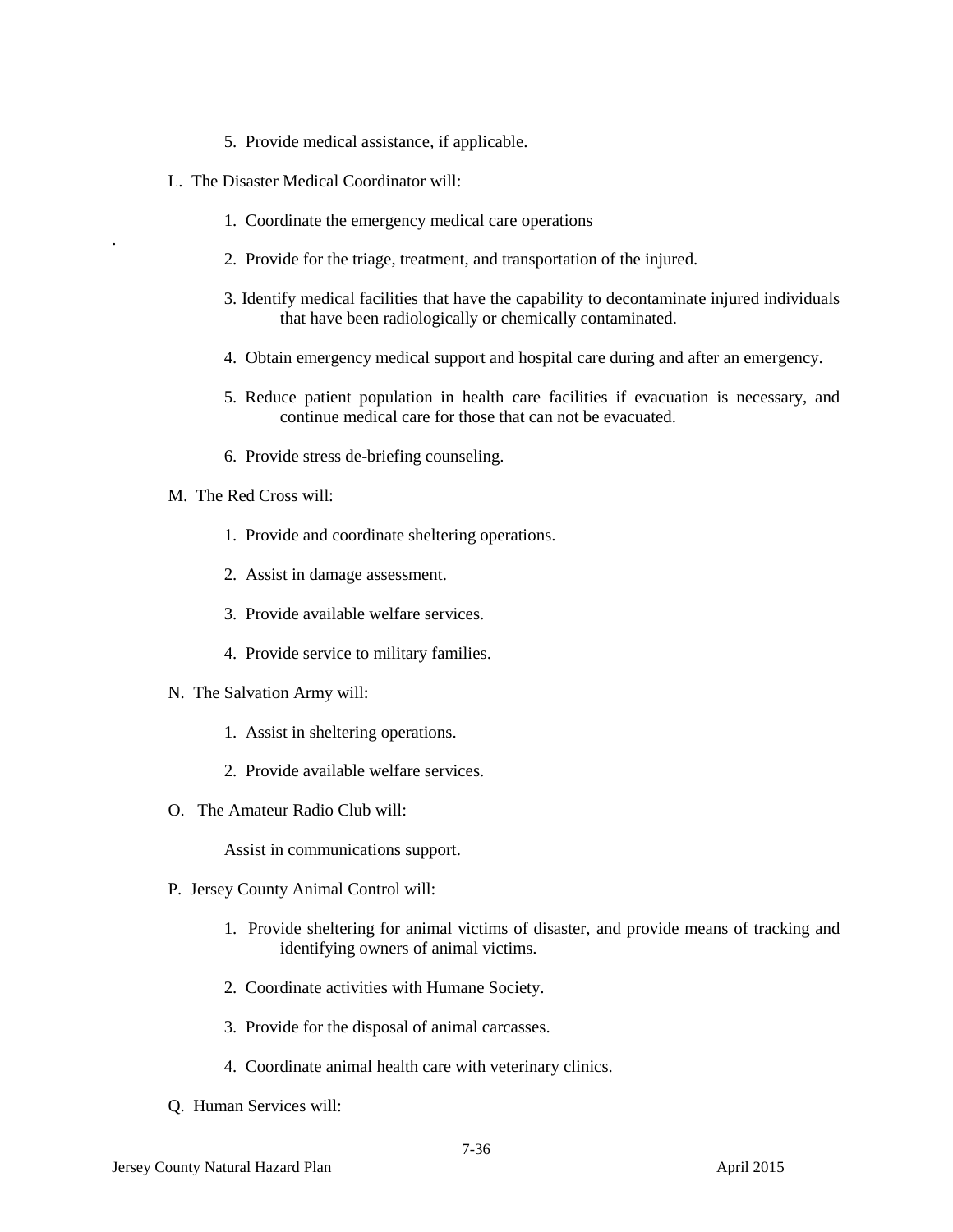- 1. Provide stress care for responders and victims.
- 2. Coordinate activities with the Health Department.
- R. Each tasked organization shall:
	- 1. Prepare and maintain standard operating procedures and checklists which detail how their assigned responsibilities will be performed to support implementing the plan.
	- 2. Specify how authority may be assumed by a designated successor during emergency conditions.
	- 3. Identify circumstances under which successor emergency authority would become effective, and when they would be terminated in the EOC and Incident Command Post<sub>.</sub>
	- 4. Maintain current internal personnel notification rosters.
	- 5. Designate and establish a work/control center to manage organizational resources and response personnel and maintain contact with the EOC/Incident Command during emergency/disaster situations.
	- 6. Designate a representative to report to the EOC Incident Command during an emergency/disaster to advise decision makers and coordinate its own services response effort with the responding agency organizations.
	- 7. Report the appropriate information (casualties, damage observations, evacuation status, radiation levels, chemical exposures, etc.) to the EOC/Incident Command during emergency/disaster operations.
	- 8. Protect records deemed essential for continuing government functions and the conduct of emergency operations. These records shall be provided upon request to the Jersey County ESDA.
	- 9. Provide necessary logistical support for food, water, emergency power and lighting, fuel, etc. for work/control/dispatch center(s) and response personnel during emergency operations.
	- 10. Negotiate, coordinate, and prepare mutual aid agreements.
	- 11. Support cleanup and recovery operations during disaster events.
	- 12. Train assigned staff and volunteer augmenters to perform emergency functions.
- S. A table of organizational responsibilities for response functions is found in Appendix A.

### **VI. SUCCESSION OF COMMAND**

A. The line of succession for the Jersey County Board Chairperson will be: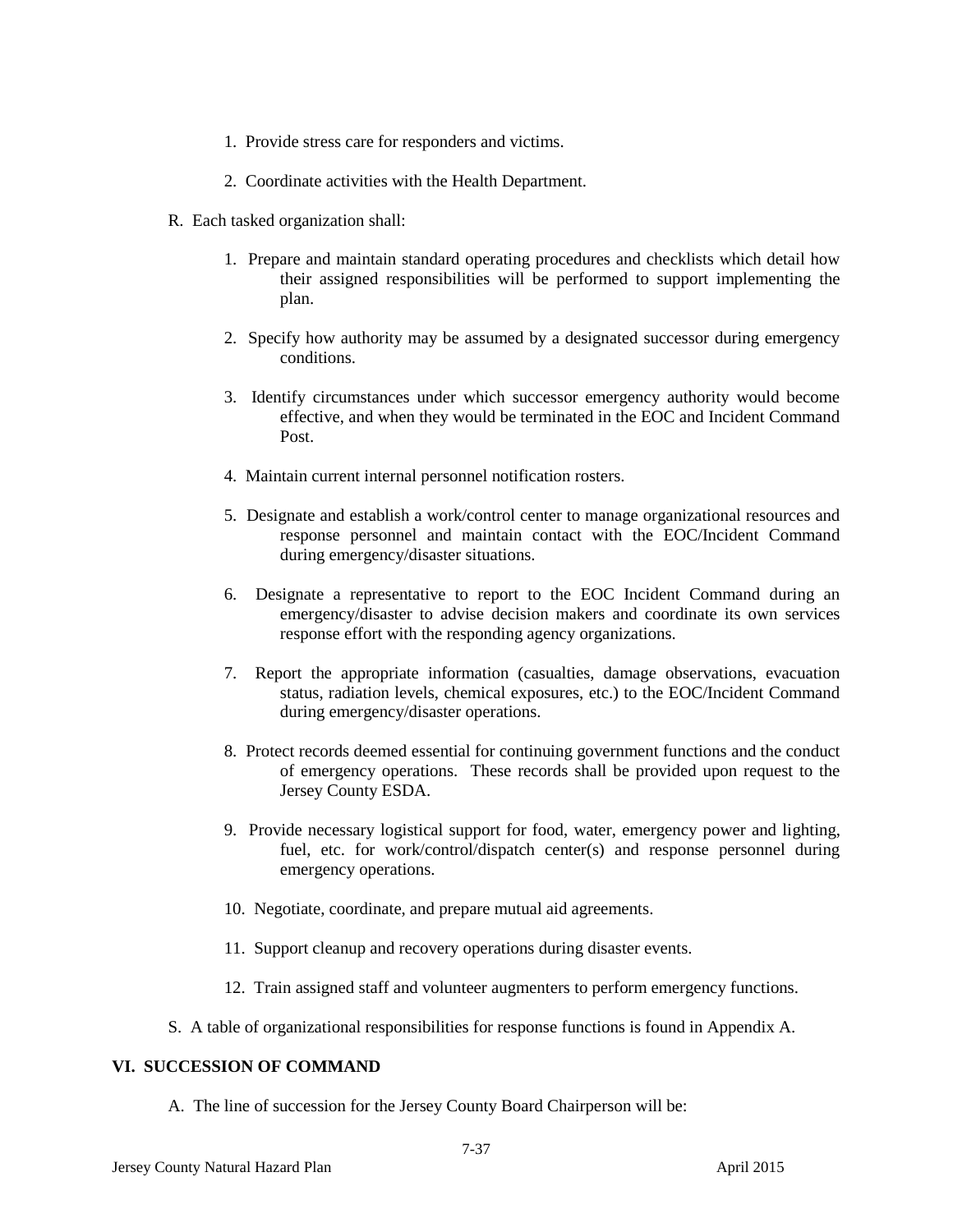- 1. Jersey County Board Vice-Chairperson.
- 2. Finance Committee Chairperson.
- 3. Or Designee
- B. The line of succession for the Jersey County ESDA Director will be:
	- 1. Jersey County Sheriff
	- 2. Jersey County Chief Deputy

#### **VII. PRESERVATION OF RECORDS**

All government bodies shall provide for the protection of records deemed essential for continuing government functions and the conduct of emergency operations.

#### **VIII. ADMINISTRATION AND LOGISTICS**

A. Administration

- 1. Support, resources, and services of local and county shall be utilized and depleted before (outside) help is requested.
- 2. The management of local and county resources as well as mutual aid and donated resources and services will be managed as set forth in the Resource Management Annex.
- 3. Mutual aid agreements shall be maintained by the appropriate response groups and copies of the mutual aid agreements shall be sent to ESDA.
- 4. Staff augmentation by volunteers and by the reassignment of public employees is set forth in the Resource Management Annex.
- 5. Financial records, records of resources, and all other records and reports shall be made in triplicate. One copy is for the County Clerk's Office for permanent safe keeping, one is for the response group, and one is for ESDA.
- 6. All ICs or Logistic Officers shall maintain inventory and status of all resources utilizing ICS forms located in the Resource Manual.
- 7. The CEO or Incident Commander shall have the authority to reassign public employees.
- 8. All volunteers shall sign the loyalty oath located in Appendix B before any access is allowed to the incident site.
- 9. All emergency responders shall maintain applicable financial records, receipts of costs involved, etc.
- 10. The Incident Commander and Resource Manager shall maintain records of all private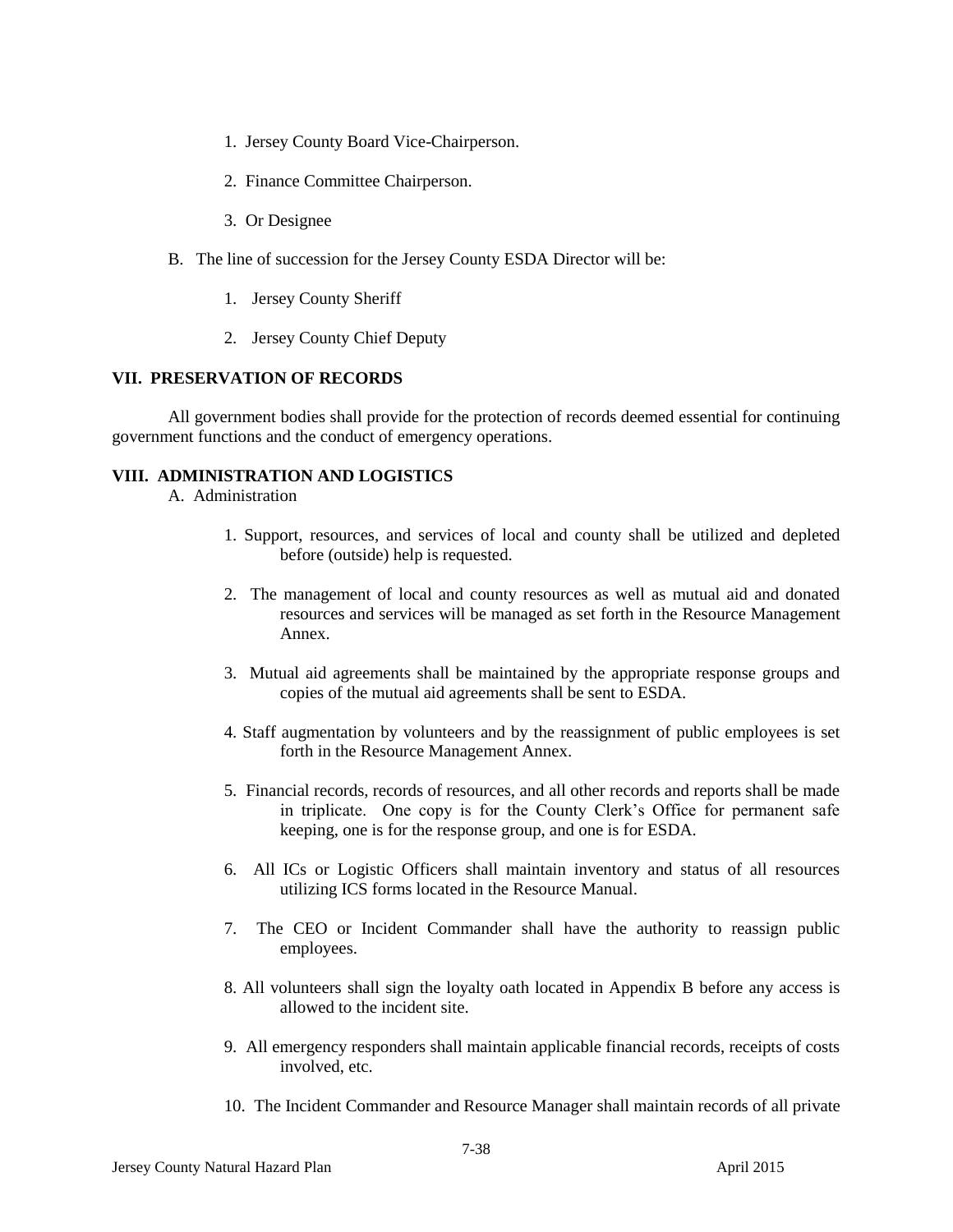property resources and shall have the authority to compensate for the same.

- B. Logistics
	- 1. ESDA shall maintain original copies of all forms that may be needed for copying and use.
	- 2. A Resource Manual containing the jurisdictions' resources, forms, and associated information shall be maintained by ESDA. Each fire, law enforcement, and emergency medical service response group shall have its own information available during any response.
	- 3. All emergency response groups shall be self-supporting for the first 24 hours of an incident. This includes, but not limited to, forms, equipment, and personnel.

#### **IX. PLAN DEVELOPMENT AND MAINTENANCE**

A. This Emergency Operations Plan was developed as a culmination of the review of prior plans and was updated in July of 2003. This was done by following the guidance of SLG 101 and meeting with agency heads of the various annexes of this plan.

B. Each assigned organization/agency will update its portion of the plan as needed based on experience in emergencies, deficiencies identified through drills and exercises, and changes in government structure and emergency organizations. These updates are to be done bi-annually

 C. The Jersey County ESDA Director will revise the plan as new emergency management services are established; and also when new information and techniques are discovered that improve the efficiency and overall effectiveness.

- D. The Jersey County ESDA Director will review and revise the plan after an actual emergency or disaster has occurred and after each responding agency critiques the disaster response.
- E. The Jersey County ESDA Director will work with the appropriate organizations to ensure that necessary changes and revisions to the plan are prepared, coordinated, published, and distributed.
- F. The ESDA Director will maintain a distribution list in order to forward all revisions of the plan to the appropriate organizations/ agencies.

This plan is submitted to the Illinois Emergency Management Agency for review in compliance with statute and the Illinois Administration Code.

#### **X. EMERGENCY PREPAREDNESS EXERCISE**

Each year an exercise will be conducted to determine revisions needing to be made to improve response and recovery operations as described in the plan. Should a emergency/disaster actually occur during the year requiring activation of all or part of the plan, the exercise requirement will be waived.

 The Jersey County ESDA Director shall be responsible for scheduling, conducting, and critiquing the exercise.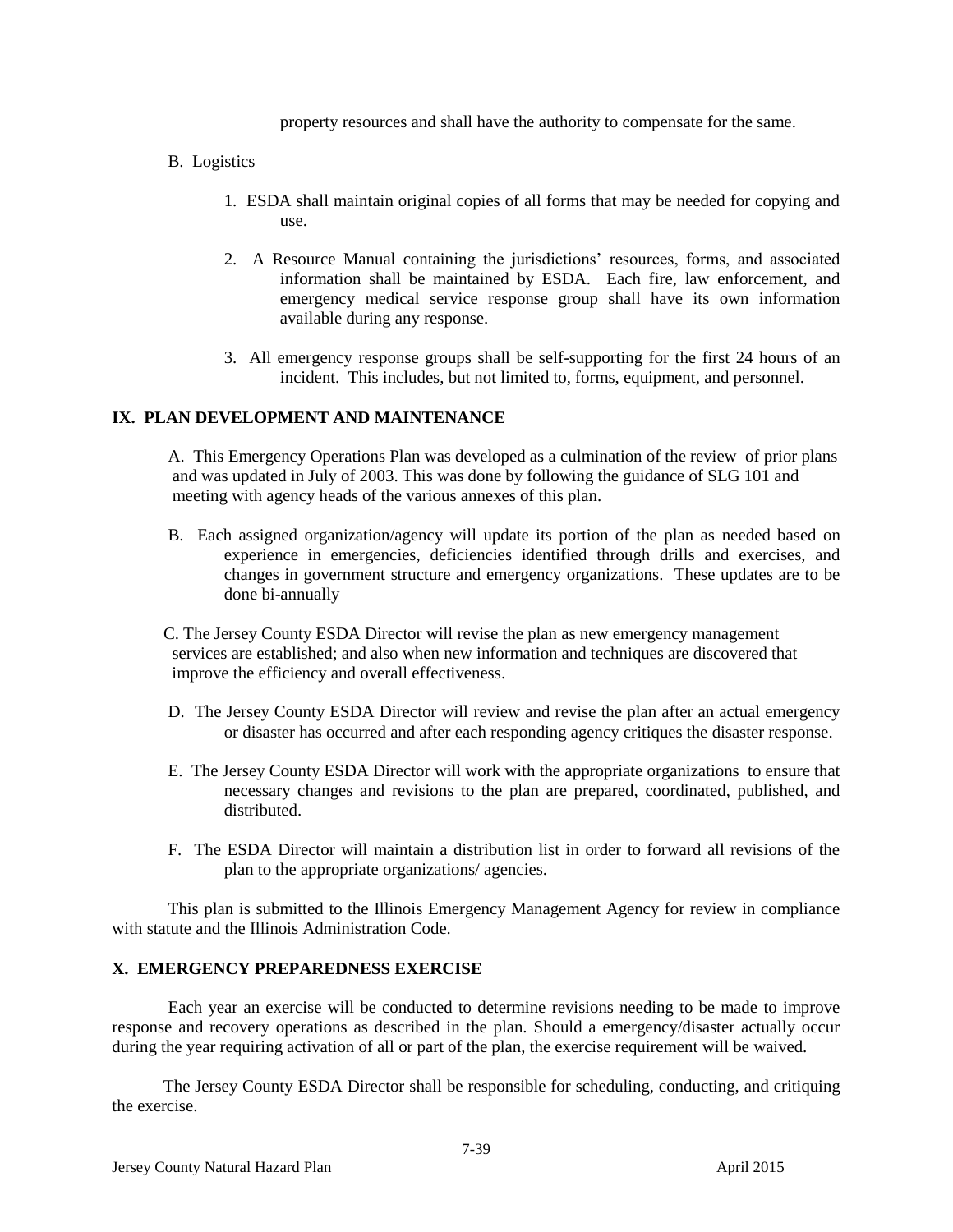## **XI. SPECIAL NEEDS RESIDENTS**

This jurisdiction acknowledges that there are populations with special requirements that must be considered in disaster response. These include the mobility impaired, hearing impaired, blind or visually handicapped, developmentally disabled and the elderly.

The Jersey County Health Department has been assigned the responsibility for identifying this segment of the population, and insuring that disaster services will be available for these individuals. Coordination has been made with the facilities where large numbers of these citizens live to insure that adequate procedures have been developed. Every attempt will be made to find these residents an equivalent facility or to provide the support they require.

The County Health Department will maintain the lists of special needs residents.

The school district has coordinated with agencies that own vehicles that can safely transport these residents for use in the event of an evacuation. The Health Department has arranged for appropriate medical care.

# **7.5. Critical Facilities Protection**

Protecting critical facilities during a disaster is the responsibility of the facility owner or operator. However, if they are not prepared for an emergency, the rest of the community could be impacted. If a critical facility is damaged, workers and resources may be unnecessarily drawn away from other disaster response efforts. If such a facility is adequately prepared by the owner or operator, it will be better able to support the community's emergency response efforts.

Most critical facilities have full-time professional managers or staff who is responsible for the facility during a disaster. Some have their own emergency response plans. Illinois state law requires hospitals, nursing homes, and other public health facilities to develop such plans. Many facilities would benefit from early warning, response planning, and coordination with community response efforts.

**Local implementation:** One of the largest employers in the county, and the only institution of higher education, is Principia College. Principia College is well along in the development and implementation of an institution-wide emergency response plan. The plan encompasses emergencies from individual illness or injury to significant impact of fires, tornados, or earthquakes.

**CRS credit:** The Community Rating System gives the same weight to critical facility protection as it does to the rest of the community's flood response plan. CRS credit focuses on coordinating the community's efforts with the facilities' managers and helping them develop their own flood-specific emergency plans. The County and the municipalities would receive 10 points for maintaining a current contact list. An additional 40 points are available if all the flood prone facilities developed their own flood response plans and coordinated them with government response efforts.

# **7.6. Post-Disaster Recovery and Mitigation**

After a disaster, communities should undertake activities to protect public health and safety, facilitate recovery and help prepare people and property for the next disaster. Throughout the recovery phase, everyone wants to get "back to normal." The problem is, "normal" means the way they were before the disaster, exposed to repeated damage from future disasters

Appropriate measures include the following: